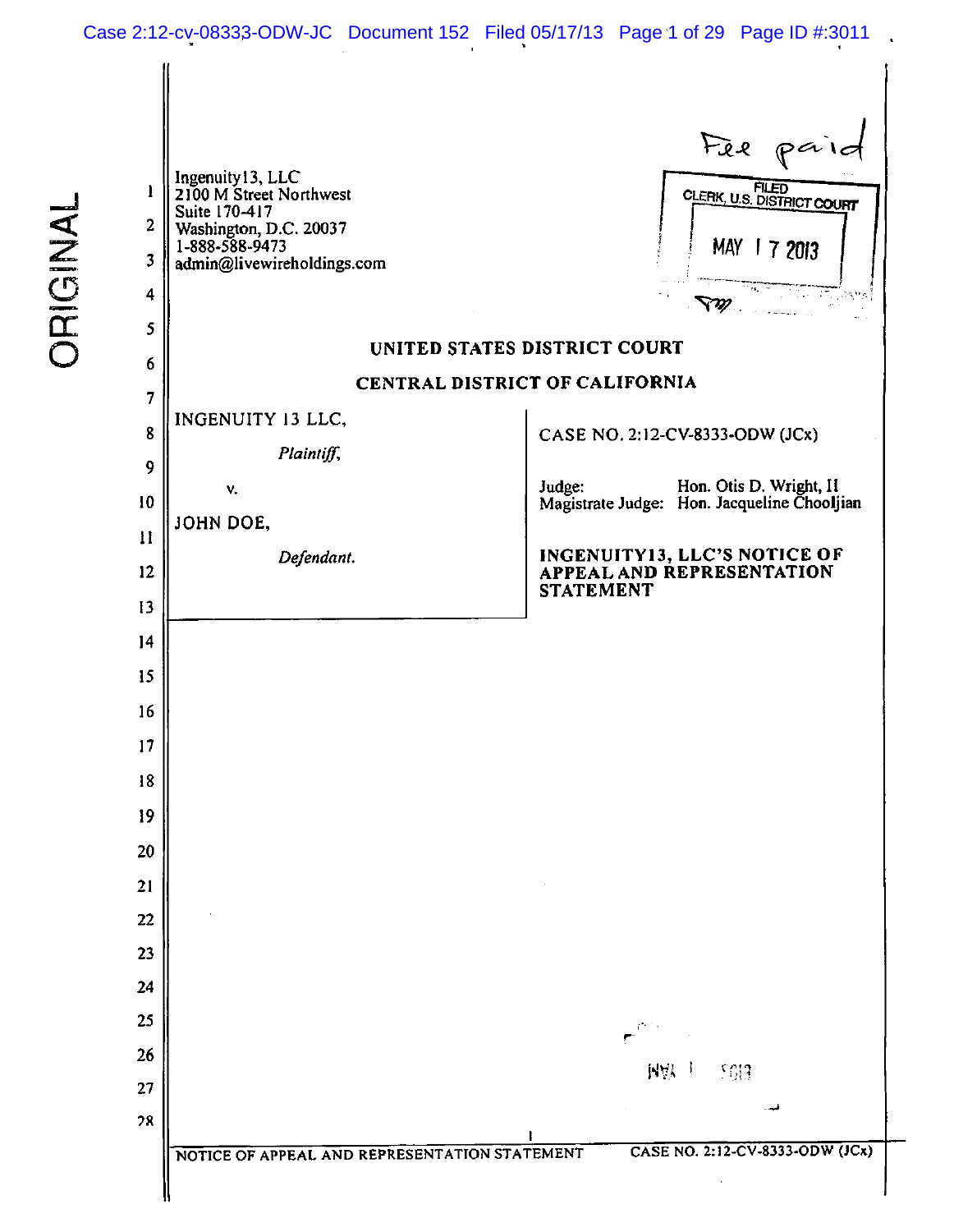| $\mathbf{I}$   | <b>NOTICE OF APPEAL</b>                                                                          |
|----------------|--------------------------------------------------------------------------------------------------|
| $\overline{2}$ | NOTICE IS HEREBY GIVEN that Ingenuity13, LLC hereby appeals to the United                        |
| 3              | States Court of Appeals for the Ninth Circuit from: (1) the Court's May 6, 2013 Order Issuing    |
| 4              | Sanctions (ECF No. 130), attached as Exhibit A; (2) the Court's Order Granting Request for Leave |
| 5              | to File a Reply (ECF No. 116) attached as Exhibit B; (3) the Court's March 14, 2013 Order to     |
| 6              | show cause (ECF No. 86) (amending and incorporating ECF No. 48) attached as Exhibit C; and (4)   |
| 7              | the Court's Order to appear (ECF No. 66) attached as Exhibit D.                                  |
| 8              |                                                                                                  |
| 9              | Respectfully submitted,                                                                          |
| 10             | DATED: May 17, 2013                                                                              |
| $\mathbf{11}$  | Mark Lutz                                                                                        |
| $12 \,$        | Corporate officer for Ingenuity N.LLC<br>On Behalf of Ingenuity 13, LLC                          |
| 13             | 2100 M Street Northwest<br>Suite 170-417                                                         |
| 14             | Washington, D.C. 20037<br>1-888-588-9473                                                         |
| 15             | admin@livewireholdings.com                                                                       |
| 16             |                                                                                                  |
| 17             |                                                                                                  |
| 18             |                                                                                                  |
| 19             |                                                                                                  |
| 20             |                                                                                                  |
| 21             |                                                                                                  |
| 22<br>23       |                                                                                                  |
| 24             |                                                                                                  |
| 25             |                                                                                                  |
| 26             |                                                                                                  |
| 27             |                                                                                                  |
| 28             |                                                                                                  |
|                | 2<br>CASE NO. 2:12-CV-8333-ODW (JCx)<br>NOTICE OF APPEAL AND REPRESENTATION STATEMENT            |
|                |                                                                                                  |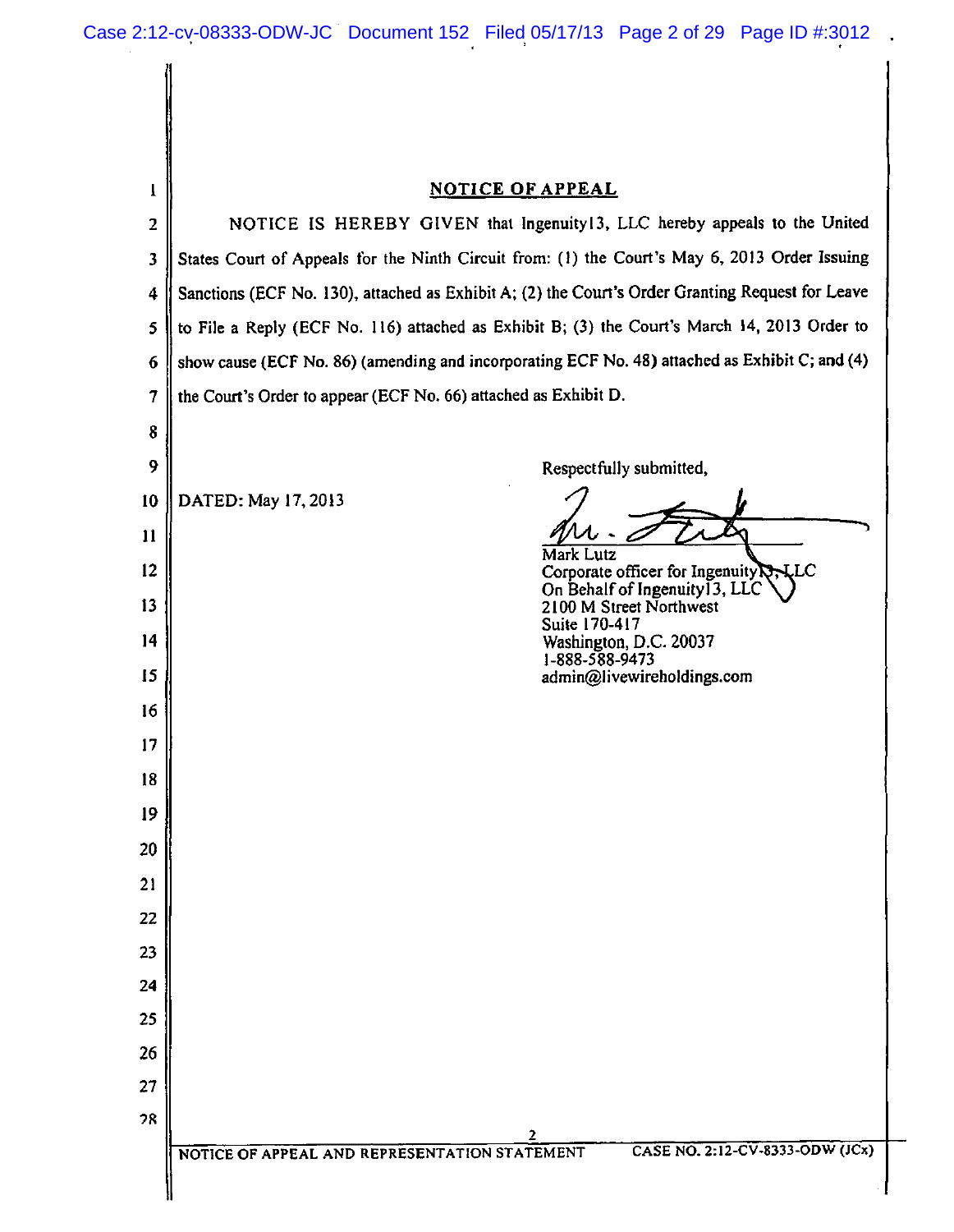| 1            |                                                                                                                                                                                                      |  |  |  |  |  |  |
|--------------|------------------------------------------------------------------------------------------------------------------------------------------------------------------------------------------------------|--|--|--|--|--|--|
| 2            | REPRESENTATION STATEMENT                                                                                                                                                                             |  |  |  |  |  |  |
| 3            |                                                                                                                                                                                                      |  |  |  |  |  |  |
| 4            | Pursuant to Rule 12(b) of the Federal Rules of Appellate Procedure and Circuit Rule 3-2(b),                                                                                                          |  |  |  |  |  |  |
| 5            | AF Holdings, LLC submits this Representation Statement. The following list identifies all parties to                                                                                                 |  |  |  |  |  |  |
| 6            | the action and all persons and entities affected by the orders appealed from, and it identifies their<br>respective counsel by name, firm, address, telephone number, and e-mail, where appropriate: |  |  |  |  |  |  |
| 7            |                                                                                                                                                                                                      |  |  |  |  |  |  |
| 8            | <b>COUNSEL OF RECORD</b><br><b>PARTIES</b><br>Brett L. Gibbs, Esq. (SBN 251000)<br>Plaintiff Ingenuity13, LLC and                                                                                    |  |  |  |  |  |  |
| 9            | 38 Miller Avenue, Suite 263<br>related-case Plaintiff AF Holdings, LLC<br>Mill Valley, CA 94941                                                                                                      |  |  |  |  |  |  |
| 10           | 415-325-5900<br>blgibbs@wefightpiracy.com                                                                                                                                                            |  |  |  |  |  |  |
| $\mathbf{1}$ | Morgan Pietz (SBN 260629)<br>Non-Party Putative John Doe                                                                                                                                             |  |  |  |  |  |  |
| 12<br>13     | The Pietz Law Firm<br>3770 Highland Ave., Ste. 206                                                                                                                                                   |  |  |  |  |  |  |
| 14           | Manhattan Beach, CA 90266<br>mpietz@pietzlawfirm.com<br>Telephone: (310) 424-5557                                                                                                                    |  |  |  |  |  |  |
| 15           | Facsimile: (310)546-5301                                                                                                                                                                             |  |  |  |  |  |  |
| 16           | Nicholas Ranallo<br>371 Dogwood Way                                                                                                                                                                  |  |  |  |  |  |  |
| 17           | Boulder Creek, CA 95006<br>nick@ranallolawoffice.com                                                                                                                                                 |  |  |  |  |  |  |
| 18           | Telephone: (831) 703-4011<br>Fax: (831) 533-5703                                                                                                                                                     |  |  |  |  |  |  |
| 19           |                                                                                                                                                                                                      |  |  |  |  |  |  |
| 20           |                                                                                                                                                                                                      |  |  |  |  |  |  |
| 21           |                                                                                                                                                                                                      |  |  |  |  |  |  |
| 22           |                                                                                                                                                                                                      |  |  |  |  |  |  |
| 23           |                                                                                                                                                                                                      |  |  |  |  |  |  |
| 24           |                                                                                                                                                                                                      |  |  |  |  |  |  |
| 25           |                                                                                                                                                                                                      |  |  |  |  |  |  |
| 26<br>27     |                                                                                                                                                                                                      |  |  |  |  |  |  |
| 28           |                                                                                                                                                                                                      |  |  |  |  |  |  |
|              | 3<br>CASE NO. 2:12-CV-8333-ODW (JCx)<br>NOTICE OF APPEAL AND REPRESENTATION STATEMENT                                                                                                                |  |  |  |  |  |  |
|              |                                                                                                                                                                                                      |  |  |  |  |  |  |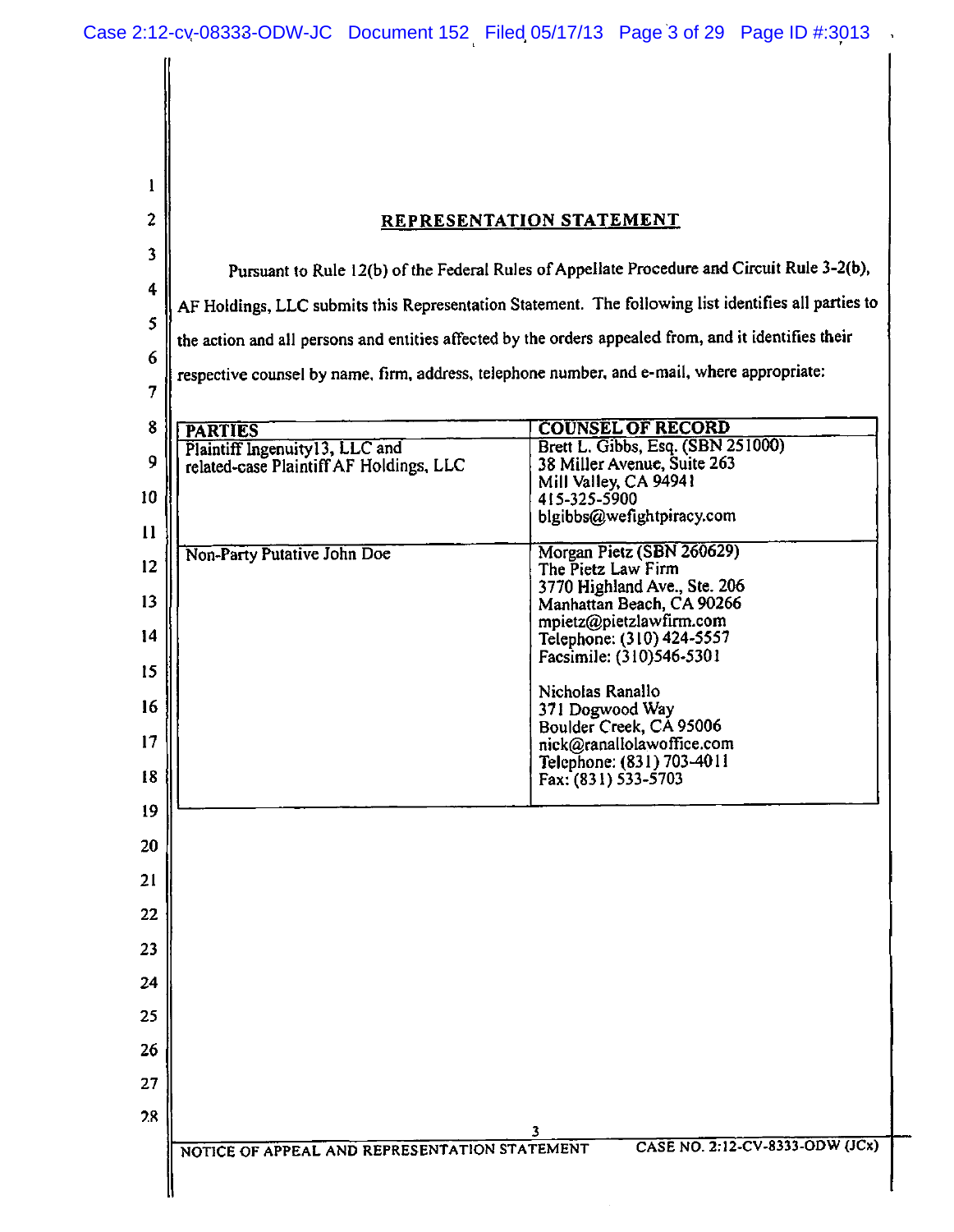|                                                                                             | UNITED STATES DISTRICT COURT                                                                                                                                                                     |
|---------------------------------------------------------------------------------------------|--------------------------------------------------------------------------------------------------------------------------------------------------------------------------------------------------|
|                                                                                             | CENTRAL DISTRICT OF CALIFORNIA                                                                                                                                                                   |
| INGENUITY 13 LLC.<br>Plaintiff,<br>ν.<br>JOHN DOE,<br>Defendant.                            | CASE NO. 2:12-CV-8333-ODW (JCx)<br>Hon. Otis D. Wright, II<br>Judge:<br>Magistrate Judge: Hon. Jacqueline Chooljian<br><b>CERTIFICATE OF SERVICE</b>                                             |
| IT IS HEREBY CERTIFIED THAT:<br>caused service of:                                          | I, the undersigned, am a citizen of the United States and am at least eighteen years of age.<br>My business address is 2100 M Street Northwest, Ste. 170-417, Washington, D.C. 20037. I have     |
|                                                                                             |                                                                                                                                                                                                  |
| On the following parties via U.S. Mail first-class, postage prepaid:                        | INGENUITY13, LLC'S NOTICE OF APPEAL<br>AND REPRESENTATION STATEMENT                                                                                                                              |
| <b>PARTIES</b><br>Plaintiff Ingenuity13, LLC and<br>related-case Plaintiff AF Holdings, LLC | <b>COUNSEL OF RECORD</b><br>Brett L. Gibbs, Esq. (SBN 251000)<br>38 Miller Avenue, Suite 263<br>Mill Valley, CA 94941<br>415-325-5900<br>blgibbs@wefightpiracy.com                               |
| Non-Party Putative John Doe                                                                 | Morgan Pietz (SBN 260629)<br>The Pietz Law Firm<br>3770 Highland Ave., Ste. 206<br>Manhattan Beach, CA 90266<br>mpietz@pietzlawfirm.com<br>Telephone: (310) 424-5557<br>Facsimile: (310)546-5301 |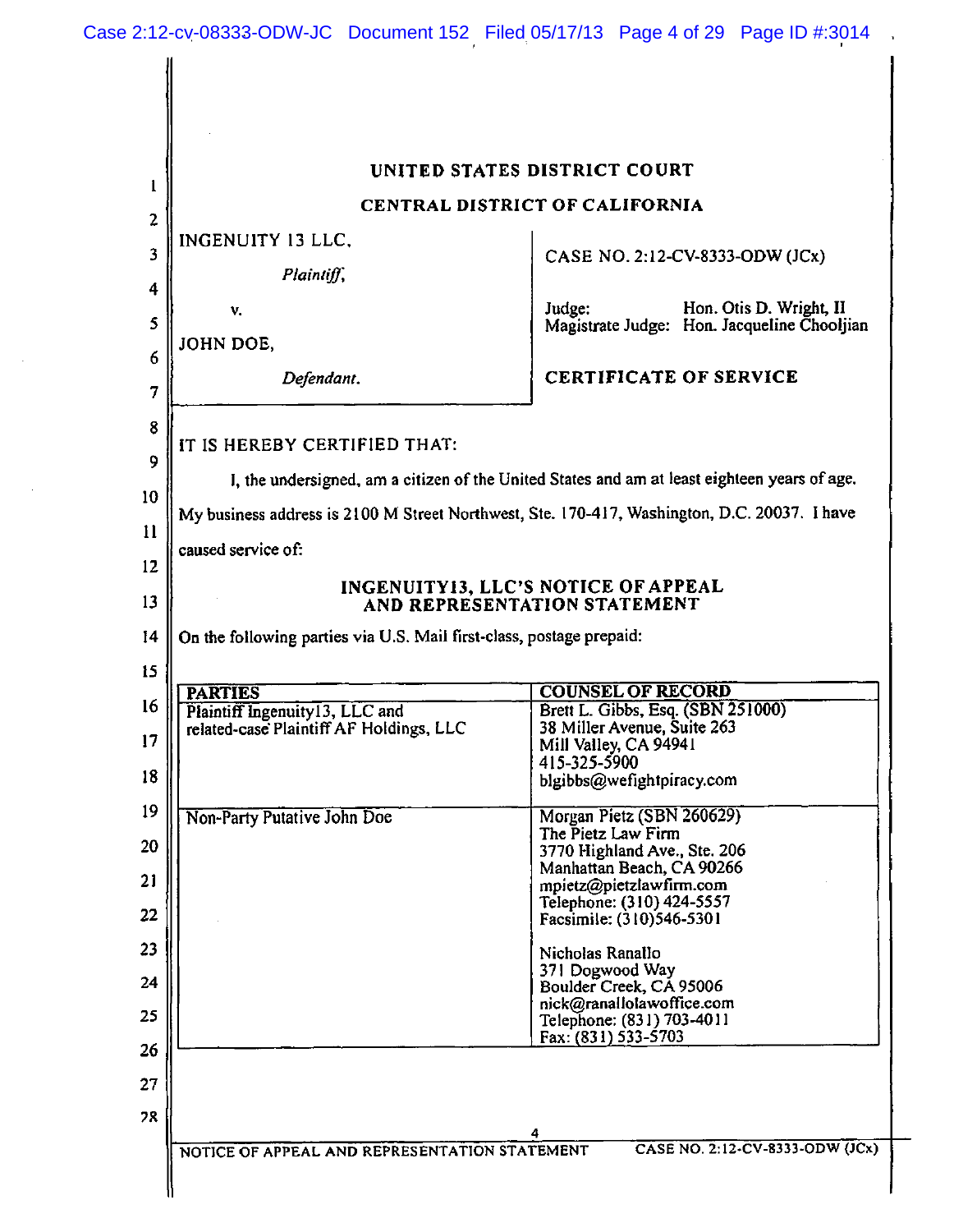I declare under penalty of perjury that the foregoing is true and correct. Executed on May 17,  $\mathbf{I}$  $\overline{2}$ 2013. tosts  $\overline{\mathbf{3}}$  $\overline{4}$  $\overline{7}$  $\overline{9}$ CASE NO. 2:12-CV-8333-ODW (JCx) NOTICE OF APPEAL AND REPRESENTATION STATEMENT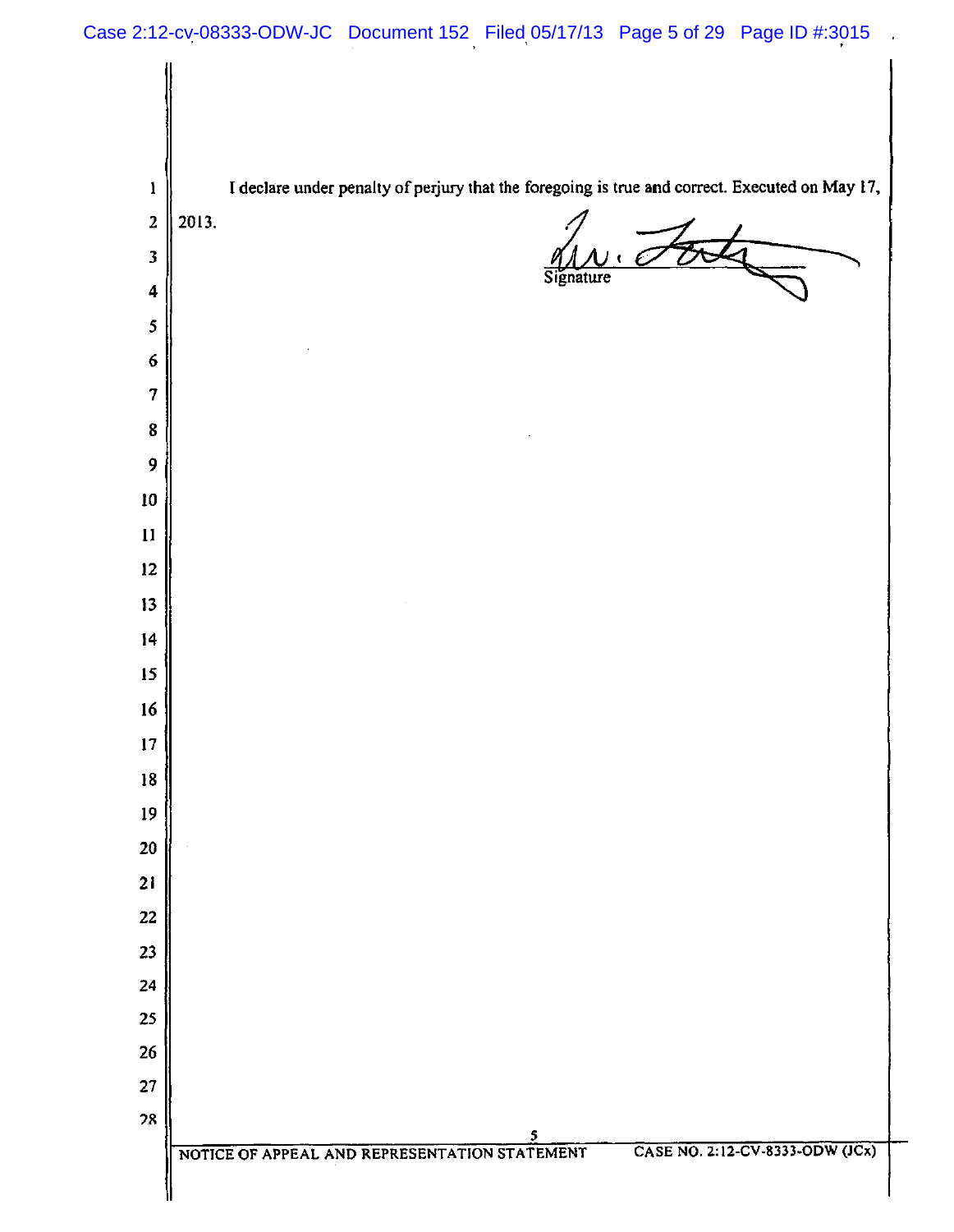Case 2:12-cv-08333-ODW-JC Document 152 Filed 05/17/13 Page 6 of 29 Page ID #:3016

 $\alpha$  ,  $\alpha$  ,  $\beta$  ,  $\alpha$ 

 $\sim 10^{-11}$ 

 $\sim 10^{-1}$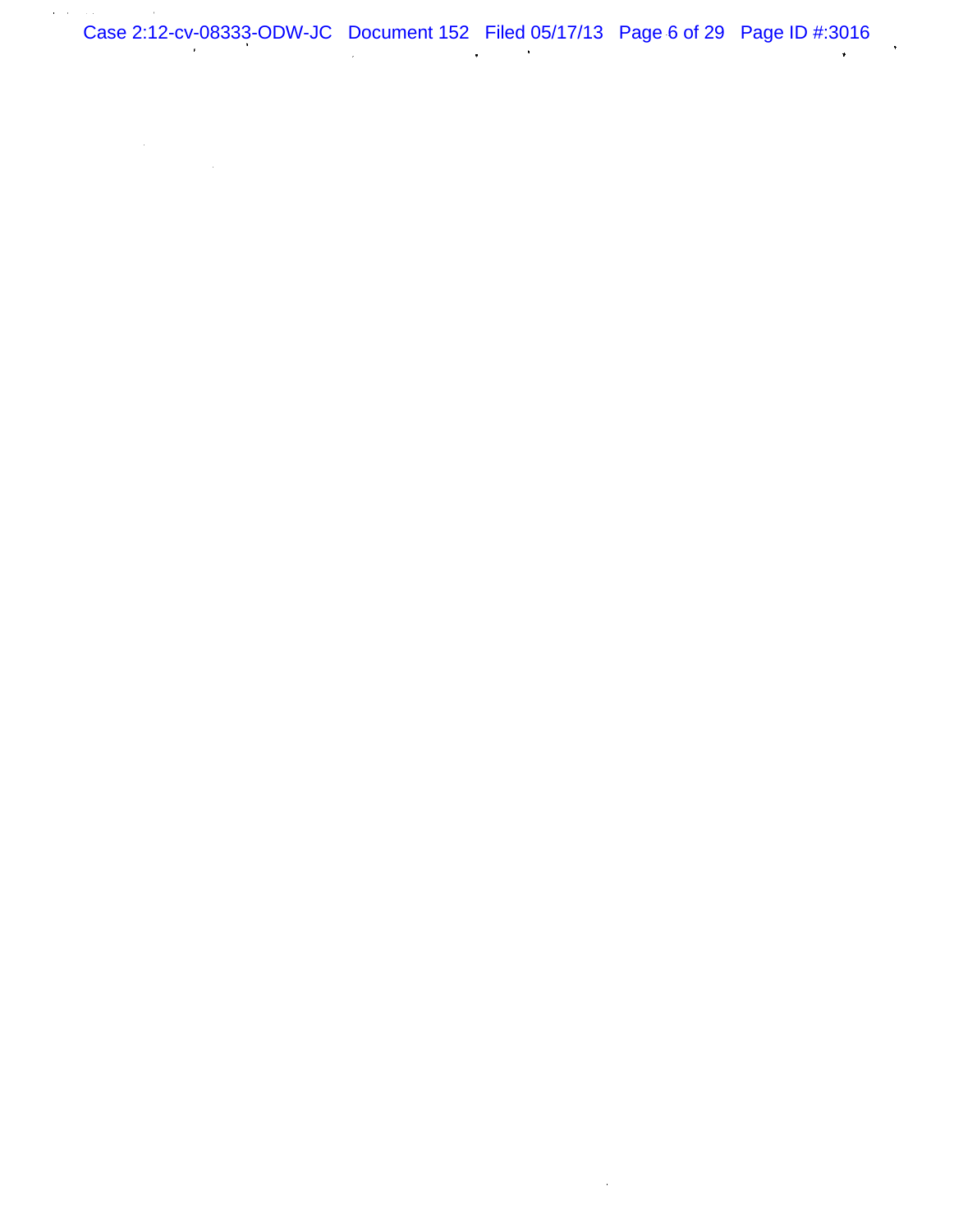Case 2:12-cv-08333-ODW-JC Document 152 Filed 05/17/13 Page 7 of 29 Page ID #:3017

### **EXHIBIT A**

### Case No.: 2:12-cv-08333-ODW-JC

### Dkt. Entry 130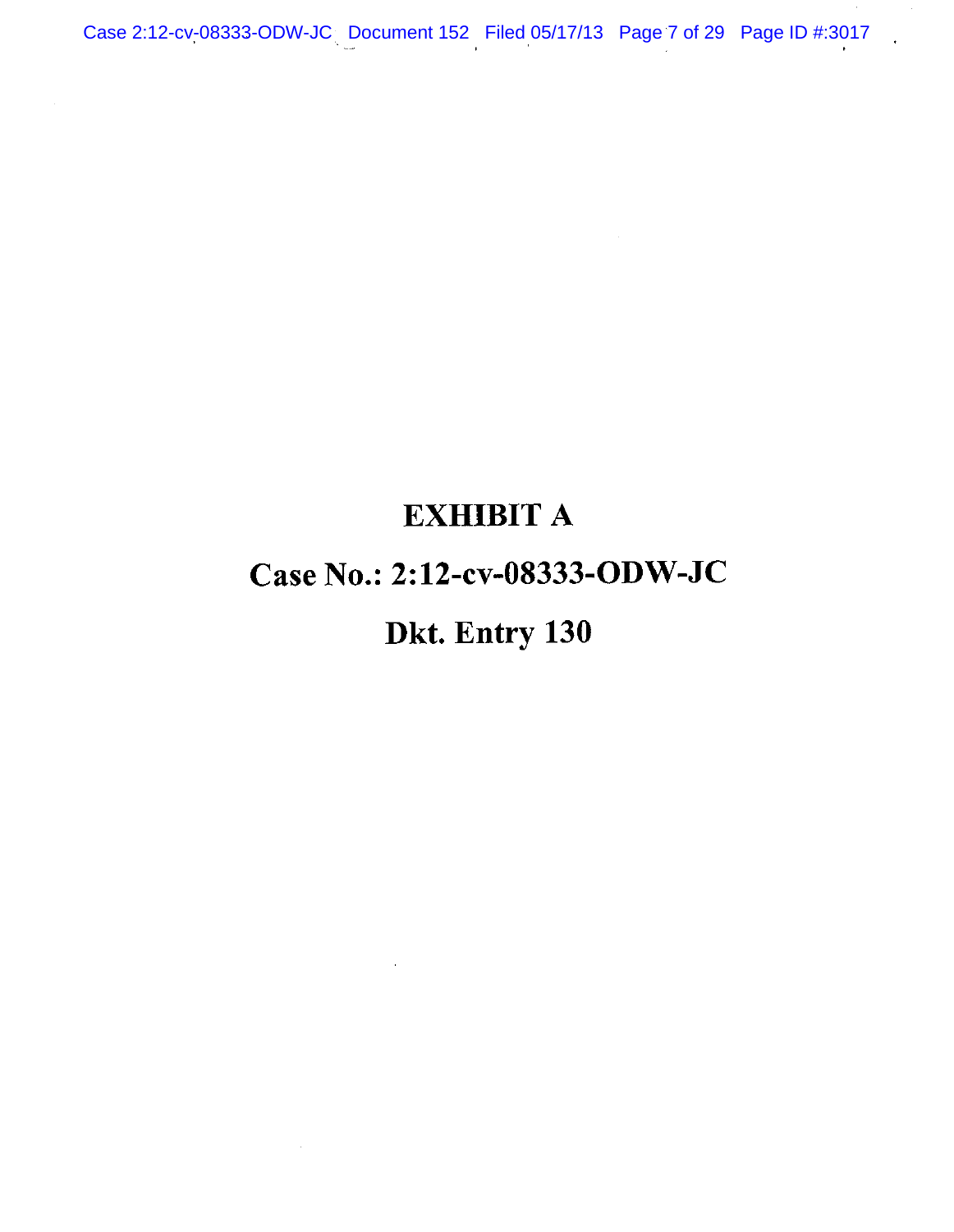calculated to be just below the cost of a bare-bones defense. For these individuals.  $\mathbf{1}$ resistance is futile; most reluctantly pay rather than have their names associated with  $\overline{2}$ So now, copyright laws originally designed to illegally downloading porn. 3 compensate starving artists allow, starving attorneys in this electronic-media era to  $\overline{\mathbf{4}}$ plunder the citizenry. 5

Plaintiffs do have a right to assert their intellectual-property rights, so long as 6 they do it right. But Plaintiffs' filing of cases using the same boilerplate complaint  $\overline{7}$ against dozens of defendants raised the Court's alert. It was when the Court realized 8 Plaintiffs engaged their cloak of shell companies and fraud that the Court went to 9 battlestations. 10

 $11$ 

#### PROCEDURAL HISTORY II.

The Court issued its February 7, 2013 Order to Show Cause re Sanctions to  $12$ allow counsel, Brett Gibbs, to explain why he ignored the Court's discovery-stay 13 Order, filed complaints without reasonable investigation, and defrauded the Court by  $14$ asserting a copyright assignment secured with a stolen identity. (ECF No. 48.) As 15 evidence materialized, it turned out that Gibbs was just a redshirt. 16

Gibbs's behavior in the porno-trolling collective was controlled by several  $17$ attorneys, under whom other individuals also took their orders. Because it was 18 conceivable that these attorneys (and others) were culpable for Gibbs's conduct, the 19 Court ordered these parties to appear. 20

The following additional parties were ordered to appear: (a) John Steele, of 21 Steele Hansmeier PLLC, Prenda Law, Inc., and/or Livewire Holdings LLC; (b) Paul 22 Hansmeier, of Steele Hansmeier PLLC and/or Livewire Holdings LLC; (c) Paul 23 Duffy, of Prenda Law, Inc.; (d) Angela Van Den Hemel, of Prenda Law, Inc.; 24 (e) Mark Lutz, of Prenda Law, Inc., AF Holdings LLC, and/or Ingenuity 13 LLC; 25 (f) Alan Cooper, of AF Holdings LLC; (g) Peter Hansemeier, of 6881 Forensics, LLC; 26 (h) Prenda Law, Inc.; (i) Livewire Holdings LLC; (j) Steele Hansmeier PLLC; (k) AF 27 Holdings LLC; (l) Ingenuity 13 LLC; (m) 6881 Forensics, LLC; and (n) Alan Cooper, 28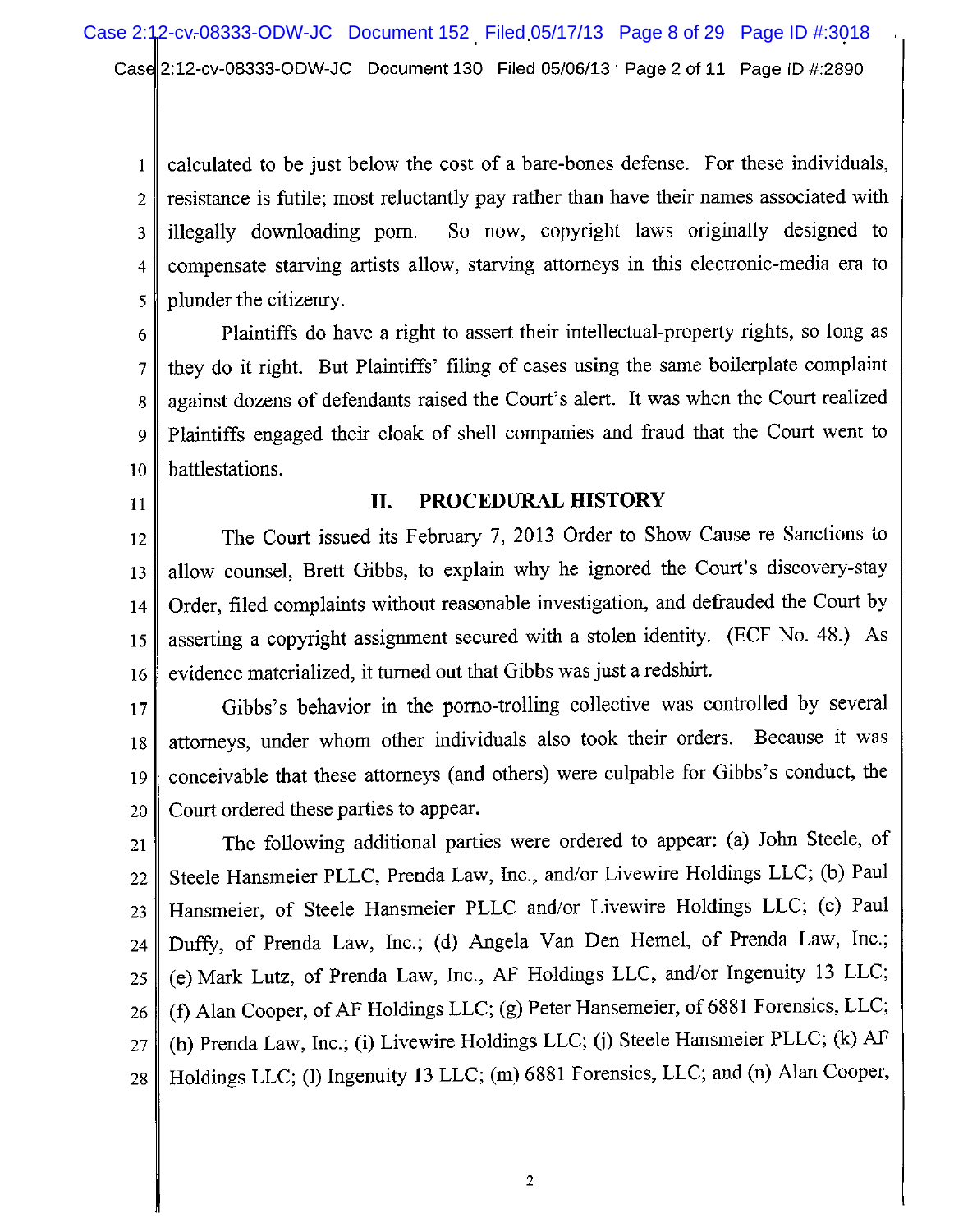of 2170 Highway 47 North, Isle, MN 56342. (ECF Nos. 66, 86.) These parties were  $\mathbf{1}$ ordered to show cause why they should not be sanctioned for their behind-the-scenes  $\overline{2}$ role in the conduct facially perpetrated by Gibbs. These parties were also ordered to 3 explain the nature of their operations, relationships, and financial interests.  $\overline{\mathbf{4}}$ 

5

#### III. **LEGAL STANDARD**

The Court has a duty to supervise the conduct of attorneys appearing before it.  $\boldsymbol{6}$ Erickson v. Newmar Corp., 87 F.3d 298, 301 (9th Cir. 1996). The power to punish  $\tau$ contempt and to coerce compliance with issued orders is based on statutes and the 8 Court's inherent authority. Int'l Union, United Mine Workers of Am. v. Bagwell, 512 9 U.S. 821, 831 (1994). Though this power must be exercised with restraint, the Court 10 has wide latitude in fashioning appropriate sanctions to fit the conduct. See Roadway 11 Express, Inc. v. Piper, 447 U.S. 752, 764-65 (1980).  $12$ 

Under the Court's inherent authority, parties and their lawyers may be  $13$ sanctioned for improper conduct. Fink v. Gomez, 239 F.3d 989, 991 (9th Cir. 2001).  $14$ This inherent power extends to a full range of litigation abuses, the litigant must have 15 engaged in bad faith or willful disobedience of a court's order. Id. at 992. Sanctions 16 under the Court's inherent authority are particularly appropriate for fraud perpetrated 17 on the court. See Chambers v. NASCO, Inc., 501 U.S. 32, 54 (1991). 18

19

#### IV. **DISCUSSION**

**Findings of fact** A. 20

Based on the evidence presented on the papers and through sworn testimony, 21 the Court finds the following facts, including those based on adverse inferences drawn  $22$ from Steele, Hansmeier, Duffy, and Van Den Hemel's blanket refusal to testify.<sup>3</sup> 23

Steele, Hansmeier, and Duffy ("Principals") are attorneys with shattered 1. 24 law practices. Seeking easy money, they conspired to operate this enterprise and 25

26

<sup>&</sup>lt;sup>3</sup> Even if their refusal was based on the Fifth Amendment privilege against self-incrimination, the 27 Court still may draw adverse inferences against them in this civil proceeding. Baxter v. Palmigiano, 28 425 U.S. 308, 318 (1976).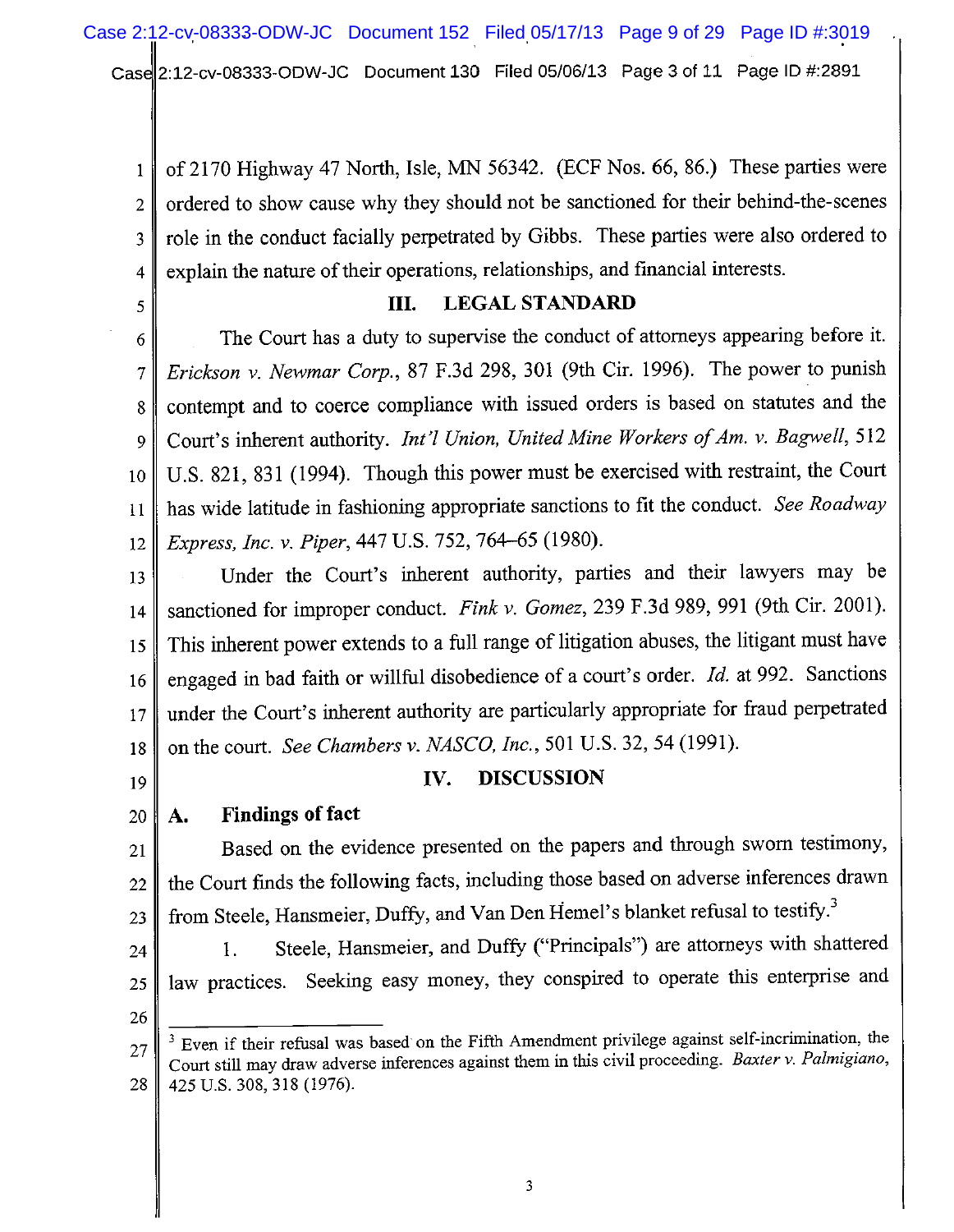formed the AF Holdings and Ingenuity 13 entities (among other fungible entities) for  $\mathbf{1}$ the sole purpose of litigating copyright-infringement lawsuits. They created these  $\overline{2}$ entities to shield the Principals from potential liability and to give an appearance of 3 legitimacy.  $\overline{\mathbf{4}}$ 

AF Holdings and Ingenuity 13 have no assets other than several  $2<sub>1</sub>$ 5 copyrights to pornographic movies. There are no official owners or officers for these 6 two offshore entities, but the Principals are the de facto owners and officers.  $\overline{7}$ 

The Principals started their copyright-enforcement crusade in about 2010, 3. 8 through Prenda Law, which was also owned and controlled by the Principals. Their 9 litigation strategy consisted of monitoring BitTorrent download activity of their 10 copyrighted pornographic movies, recording IP addresses of the computers 11 downloading the movies, filing suit in federal court to subpoena Internet Service 12 Providers ("ISPs") for the identity of the subscribers to these IP addresses, and 13 sending cease-and-desist letters to the subscribers, offering to settle each copyright-14 infringement claim for about \$4,000. 15

This nationwide strategy was highly successful because of statutory- $\overline{4}$ . 16 copyright damages, the pornographic subject matter, and the high cost of litigation. 17 Most defendants settled with the Principals, resulting in proceeds of millions of 18 dollars due to the numerosity of defendants. These settlement funds resided in the 19 Principals' accounts and not in accounts belonging to AF Holdings or Ingenuity 13. 20 No taxes have been paid on this income. 21

For defendants that refused to settle, the Principals engaged in vexatious 5. 22 litigation designed to coerce settlement. These lawsuits were filed using boilerplate 23 complaints based on a modicum of evidence, calculated to maximize settlement 24 profits by minimizing costs and effort. 25

The Principals have shown little desire to proceed in these lawsuits when 6. 26 faced with a determined defendant. Instead of litigating, they dismiss the case. When 27 pressed for discovery, the Principals offer only disinformation-even to the Court. 28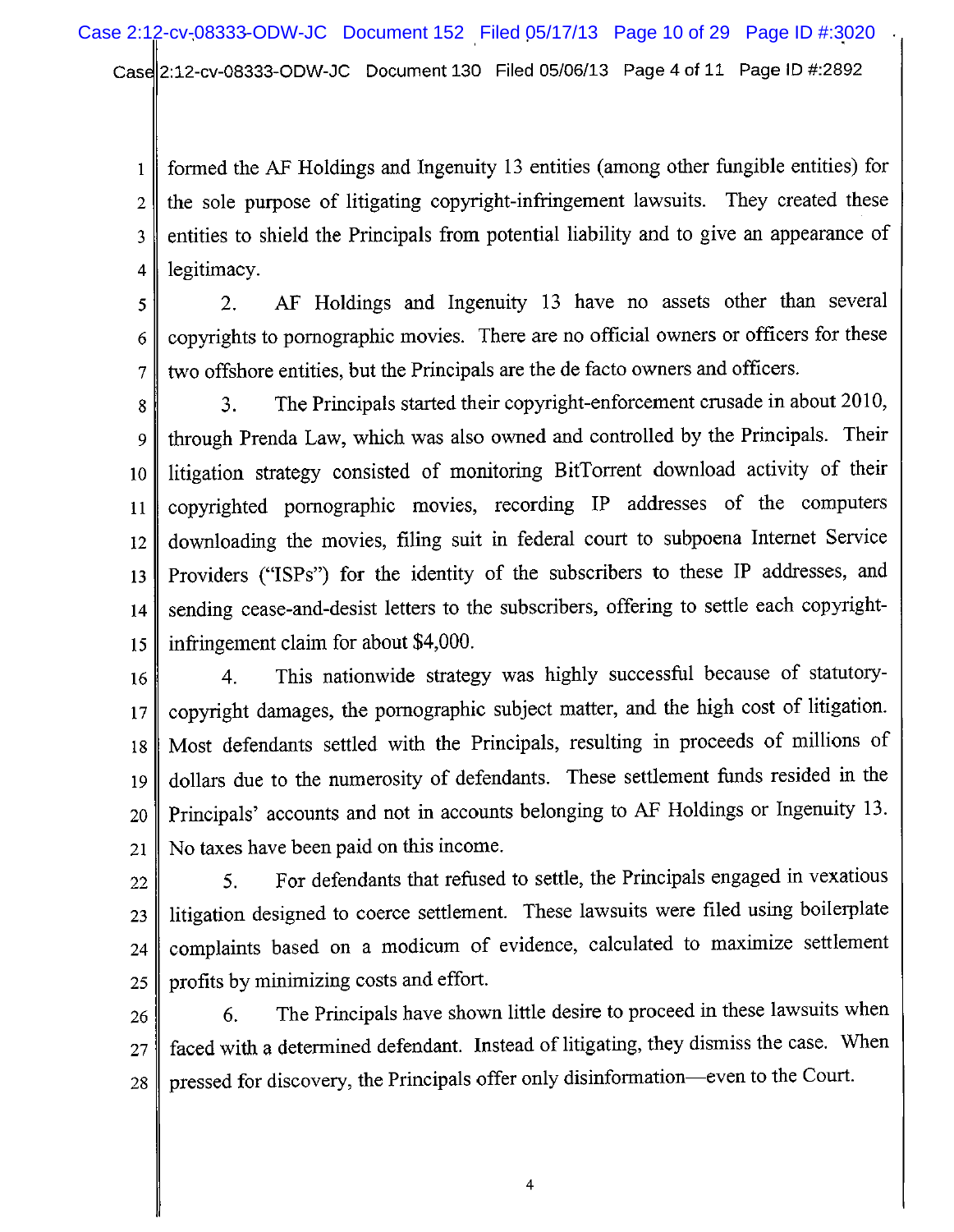Case 2:12-cv-08333-ODW-JC Document 130 Filed 05/06/13 Page 5 of 11 Page ID #:2893

- The Principals have hired willing attorneys, like Gibbs, to prosecute these  $7<sub>1</sub>$  $\mathbf{1}$ cases. Though Gibbs is culpable for his own conduct before the Court, the Principals  $\overline{2}$ directed his actions. In some instances, Gibbs operated within narrow parameters 3 given to him by the Principals, whom he called "senior attorneys."  $\overline{\mathbf{4}}$
- 5

6

 $\overline{7}$ 

8

- The Principals maintained full control over the entire copyright-litigation 8. operation. The Principals dictated the strategy to employ in each case, ordered their hired lawyers and witnesses to provide disinformation about the cases and the nature of their operation, and possessed all financial interests in the outcome of each case.
- The Principals stole the identity of Alan Cooper (of 2170 Highway 47 9. 9 North, Isle, MN 56342). The Principals fraudulently signed the copyright assignment 10 for "Popular Demand" using Alan Cooper's signature without his authorization, 11 holding him out to be an officer of AF Holdings. Alan Cooper is not an officer of AF 12 Holdings and has no affiliation with Plaintiffs other than his employment as a 13 groundskeeper for Steele. There is no other person named Alan Cooper related to AF 14 Holdings or Ingenuity 13. 15
- The Principals ordered Gibbs to commit the following acts before this 16 10. Court: file copyright-infringement complaints based on a single snapshot of Internet 17 activity; name individuals as defendants based on a statistical guess; and assert a 18 copyright assignment with a fraudulent signature. The Principals also instructed 19 Gibbs to prosecute these lawsuits only if they remained profitable; and to dismiss 20 them otherwise. 21
- Plaintiffs have demonstrated their willingness to deceive not just this 11. 22 Court, but other courts where they have appeared. Plaintiffs' representations about 23 their operations, relationships, and financial interests have varied from feigned 24 ignorance to misstatements to outright lies. But this deception was calculated so that 25 the Court would grant Plaintiffs' early-discovery requests, thereby allowing Plaintiffs 26 to identify defendants and exact settlement proceeds from them. With these granted 27 requests, Plaintiffs borrow the authority of the Court to pressure settlement. 28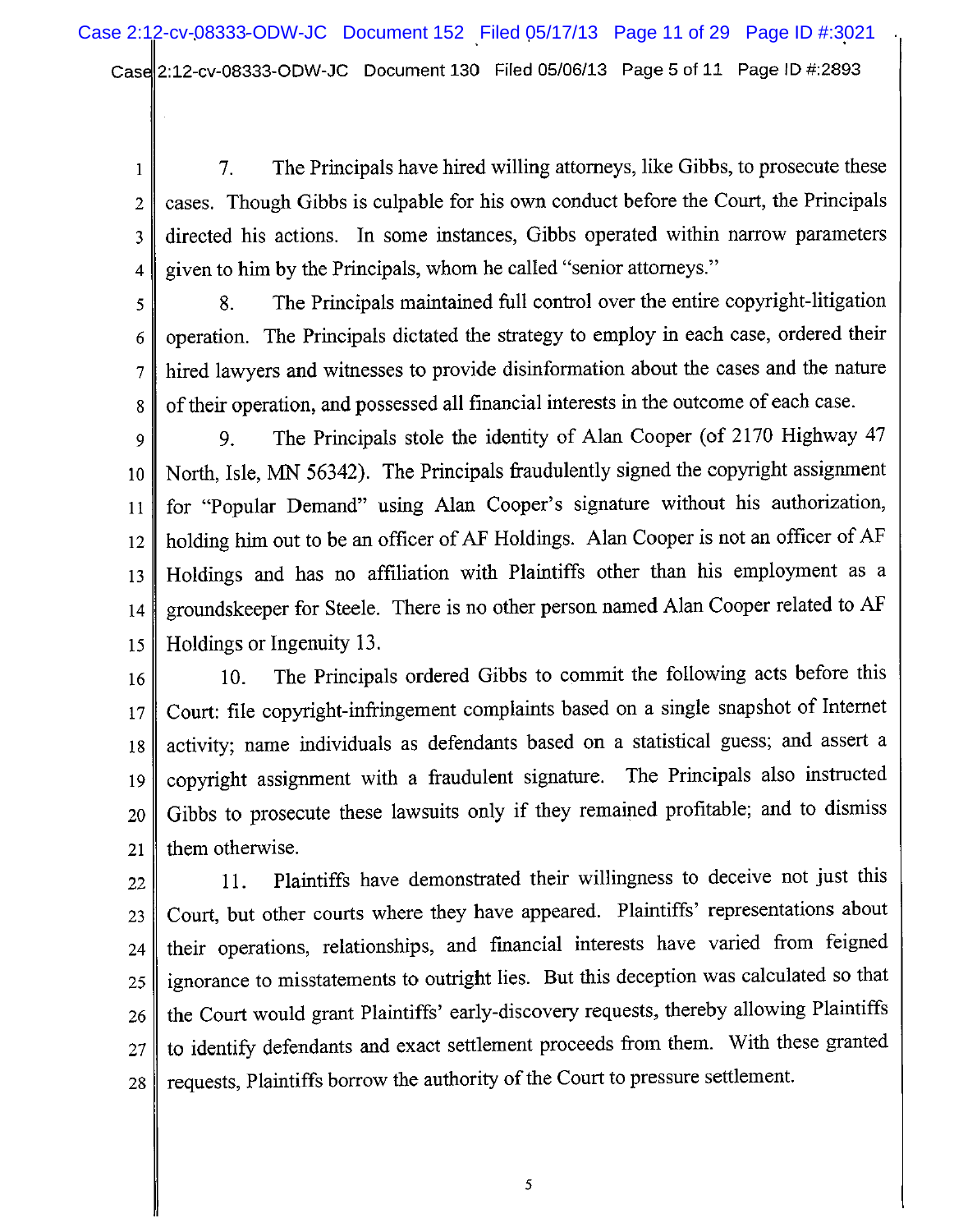#### **Sanctions B.**  $\mathbf{1}$

Although the Court originally notified the parties that sanctions would be  $\overline{2}$ imposed under Federal Rule of Civil Procedure 11(b)(3) and Local Rule 83-3, the  $\overline{3}$ Court finds it more appropriate to sanction the parties under its inherent authority. See  $\overline{4}$ In re DeVille, 361 F.3d 539, 550 (9th Cir. 2004) ("[T]he bankruptcy court's failure to 5 specify, in advance of the disciplinary proceedings, that its inherent power was a basis 6 for those proceedings, did not serve to undercut its sanctioning authority."). The 7 sanctions for Plaintiffs' misconduct are as follows. 8

9

#### Rule 11 sanctions  $\overline{l}$ .

The Court maintains that its prior analysis of Plaintiffs' Rule 11 violations is 10 accurate. (ECF No. 48.) Plaintiffs can only show that someone, using an IP address  $11$ belonging to the subscriber, was seen online in a torrent swarm. But Plaintiffs did not  $12$ conduct a sufficient investigation to determine whether that person actually 13 downloaded enough data (or even anything at all) to produce a viewable video. 14 Further, Plaintiffs cannot conclude whether that person spoofed the IP address, is the 15 subscriber of that IP address, or is someone else using that subscriber's Internet 16 access. Without better technology, prosecuting illegal BitTorrent activity requires 17 substantial effort in order to make a case. It is simply not economically viable to 18 *properly* prosecute the illegal download of a single copyrighted video. 19

Enter Plaintiffs and their cottage-industry lawsuits. Even so, the Court is not as 20 troubled by their lack of reasonable investigation as by their cover-up. Gibbs argued 21 that a deep inquiry was performed *prior* to filing. Yet these arguments are not 22 credible and do not support Gibbs's conclusions. Instead, Gibbs's arguments suggest 23 a hasty after-the-fact investigation, and a shoddy one at that. 24

For instance, Gibbs characterized Marvin Denton's property as "a very large 25 estate consisting of a gate for entry and multiple separate houses/structures on the 26 property." (ECF No. 49, at 19.) He stated this to demonstrate the improbability that 27 Denton's Wi-Fi signal could be received by someone outside the residence. But 28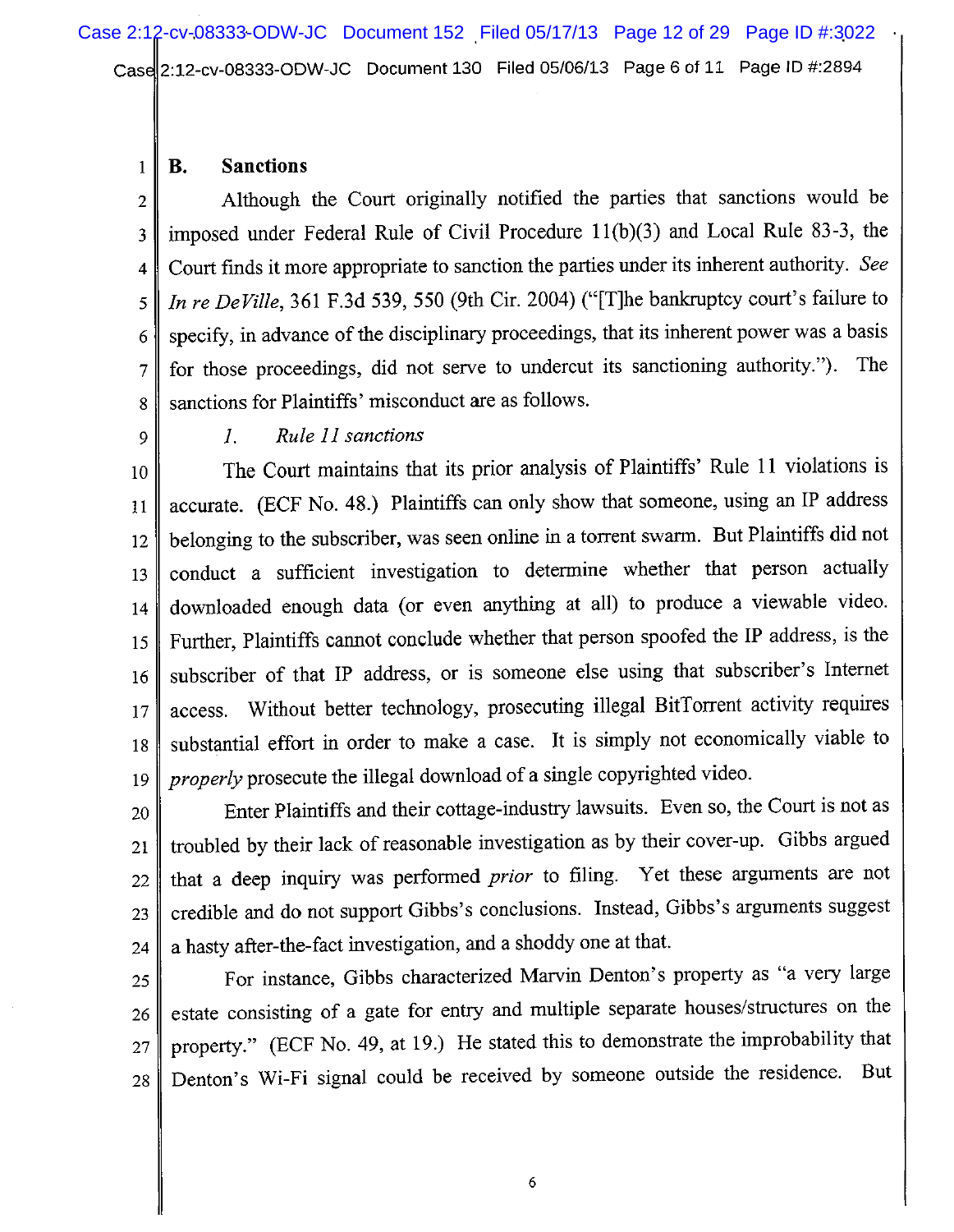

voluntary dismissal). The more appropriate sanction for these Rule 11 violations is 28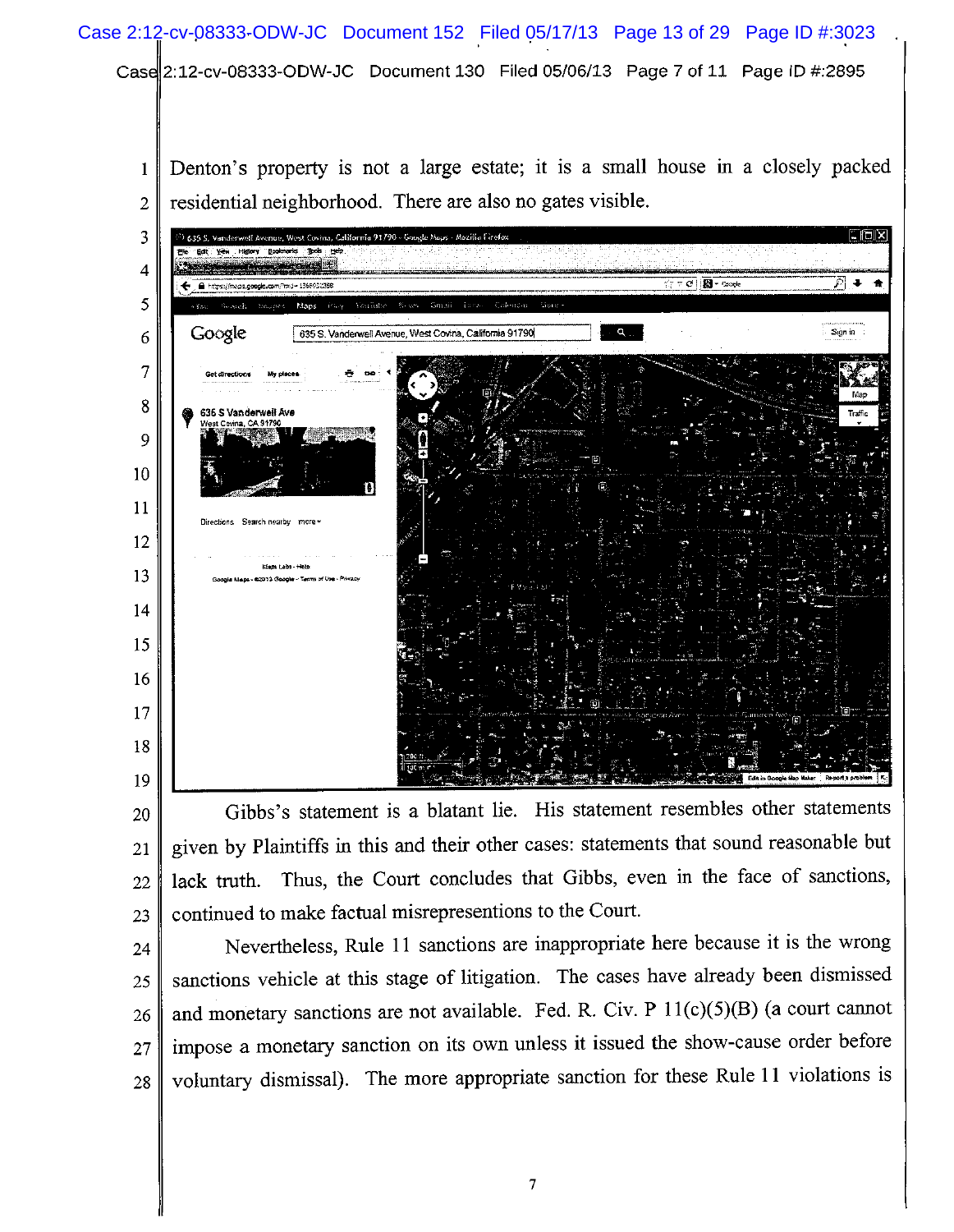Case 2:12-cv-08333-ODW-JC Document 152 Filed 05/17/13 Page 14 of 29 Page ID #:3024

Case 2:12-cv-08333-ODW-JC Document 130 Filed 05/06/13 Page 8 of 11 Page ID #:2896

what the Court had already imposed; denial of requests for early discovery. (ECF  $\mathbf{1}$  $No. 28.$  $\overline{2}$ 

 $\overline{3}$ 

#### Sanctions under the Court's inherent authority  $2.$

In addition to Gibbs's misrepresentations, there is the matter of the ignored  $\overline{4}$ Court Order vacating early discovery. (ECF No. 28.) The evidence does not show 5 that the Order was ignored because of miscommunication among Plaintiffs. **The** 6 Order was purposely ignored—hoping that the ISPs were unaware of the vacatur and  $\overline{7}$ would turn over the requested subscriber information. 8

Then there is the Alan Cooper forgery. Although a recipient of a copyright 9 assignment need not sign the document, a forgery is still a forgery. And trying to pass  $10$ that forged document by the Court smacks of fraud. Unfortunately, other than these 11 specific instances of fraud, the Court cannot make more detailed findings of fraud.  $12$ 

Nevertheless, it is clear that the Principals' enterprise relies on deception. Part 13 of that ploy requires cooperation from the courts, which could only be achieved  $14$ In other words, if the Principals assigned the copyright to through deception. 15 themselves, brought suit in their own names, and disclosed that they had the sole 16 financial interest in the suit, a court would scrutinize their conduct from the outset. 17 But by being less than forthcoming, they defrauded the Court. They anticipated that 18 the Court would blindly approve their early-discovery requests, thereby opening the 19 door to more settlement proceeds. 20

The Principals also obfuscate other facts, especially those concerning their 21 operations, relationships, and financial interests. The Principals' web of 22 disinformation is so vast that the Principals cannot keep track—their explanations of 23 their operations, relationships, and financial interests constantly vary. This makes it 24 difficult for the Court to make a concrete determination. 25

Still, the Court adopts as its finding the following chart detailing Plaintiffs' 26 relationships. Though incomplete, this chart is about as accurate as possible given 27 Plaintiffs' obfuscation. 28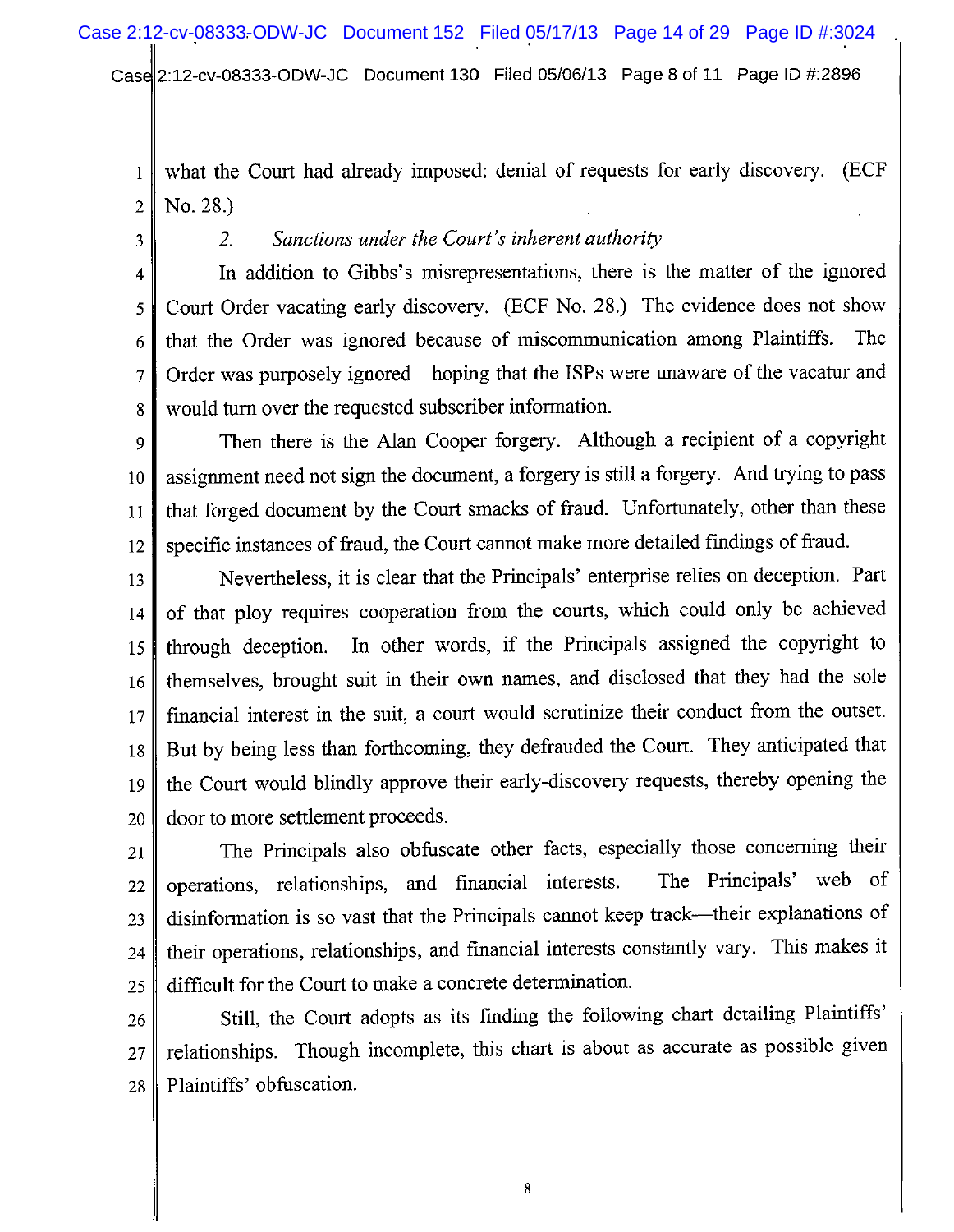

As for Van Den Hemel, Lutz, and Hansemeier, they are not without fault even 18 They were not merely though they acted under orders from the Principals. 19 assimilated; they knowingly participated in this scheme, reaping the benefits when the 20 going was good. Even so, their status as non-attorneys and non-parties severely limits 21 the sanctions that could be levied against them. 22

Despite these findings, the Court deems these findings insufficient to support a 23 large monetary sanction-a seven-digit sanction adequate to deter Plaintiffs from 24 continuing their profitable enterprise. Even if the Court enters such a sanction, it is 25 certain that Plaintiffs will transfer out their settlement proceeds and plead paucity. 26 Yet Plaintiffs' bad-faith conduct supports other more fitting sanctions. 27

28  $111$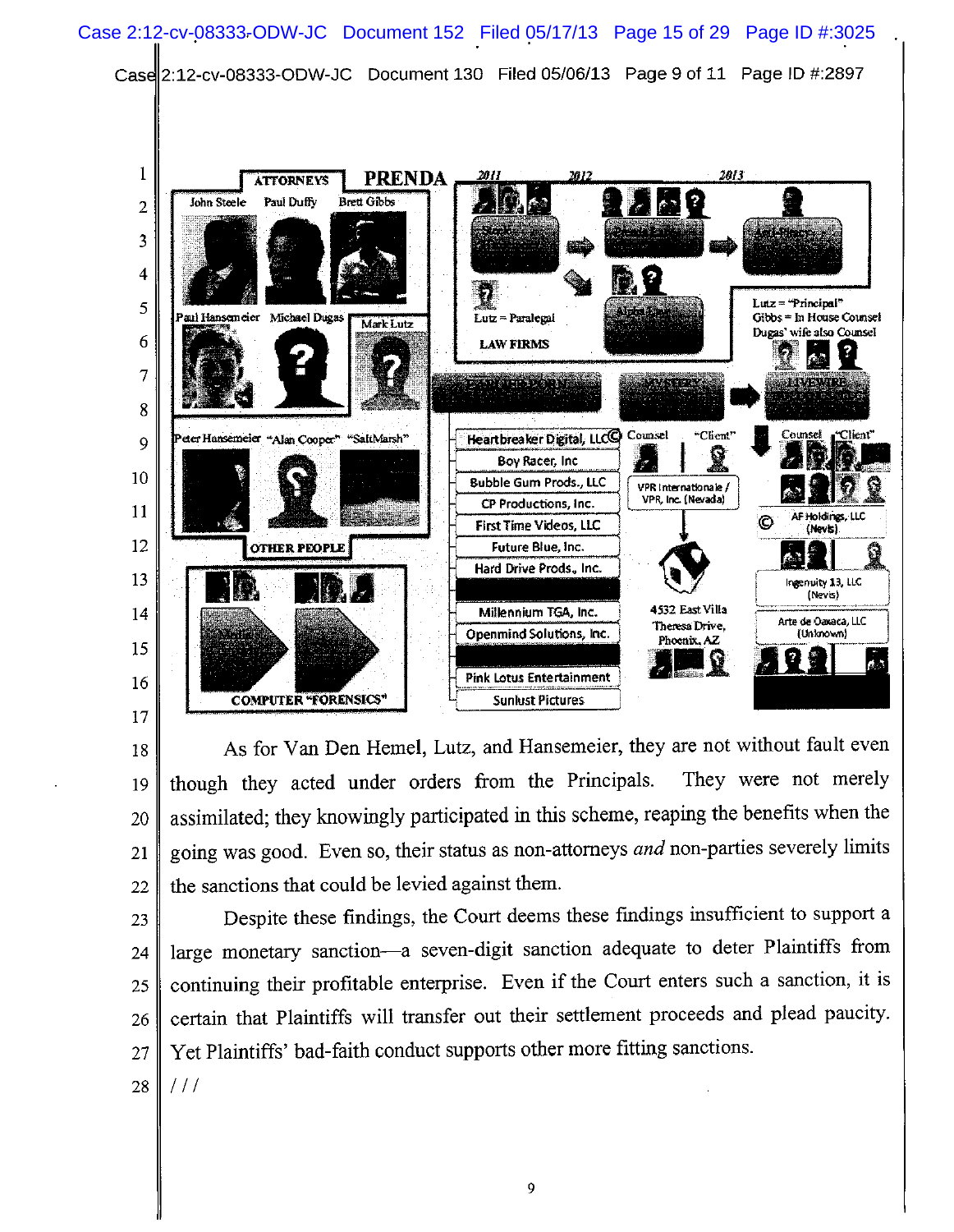Case 2:12-cv-08333-ODW-JC Document 130 Filed 05/06/13 Page 10 of 11 Page ID #:2898

First, an award of attorney's fees to Defendants is appropriate. This award  $\mathbf{1}$ compensates them for expenses incurred in this vexatious lawsuit, especially for their  $\overline{2}$ efforts in countering and revealing the fraud perpetrated by Plaintiffs. 3

So far, only Morgan Pietz and Nicholas Ranallo have appeared.<sup>4</sup> Upon review,  $\overline{4}$ the Court finds Pietz's expenditure of 120.5 hours at an hourly rate of \$300 reasonable 5 based on his experience, work quality, and quantity of necessary papers filed with the 6 Court. (ECF No. 102.) Although many of these hours were spent after the case was  $\overline{7}$ dismissed, these hours were spent in connection with the sanction hearings—time well 8 Similarly, the attorney's fees and costs incurred by Ranallo also appear 9 spent. reasonable.  $10$ 

Therefore, the Court awards attorney's fees and costs in the sum of \$40,659.86 11 to Doe: \$36,150.00 for Pietz's attorney's fees; \$1,950.00 for Ranallo's attorney's fees;  $12$ \$2,226.26 for Pietz's costs; and \$333.60 for Ranallo's costs. As a punitive measure, 13 the Court doubles this award, yielding  $$81,319.72$ .<sup>5</sup> This punitive multiplier is 14 justified by Plaintiffs' brazen misconduct and relentless fraud. The Principals, AF 15 Holdings, Ingenuity 13, Prenda Law, and Gibbs are liable for this sum jointly and 16 severally, and shall pay this sum within 14 days of this order.  $17$ 

Second, there is little doubt that that Steele, Hansmeier, Duffy, Gibbs suffer 18 from a form of moral turpitude unbecoming of an officer of the court. To this end, the 19 Court will refer them to their respective state and federal bars. 20

Third, though Plaintiffs boldly probe the outskirts of law, the only enterprise 21 they resemble is RICO. The federal agency eleven decks up is familiar with their 22 prime directive and will gladly refit them for their next voyage. The Court will refer 23 this matter to the United States Attorney for the Central District of California. The 24 will also refer this matter to the Criminal Investigation Division of the Internal 25

26

<sup>&</sup>lt;sup>4</sup> They appeared on behalf of the Doe Defendant in the case Ingenuity 13 LLC v. Doe, No. 2:12-cv-27 8333-ODW(JCx) (C.D. Cal. filed Sept. 27, 2012).

 $<sup>5</sup>$  This punitive portion is calculated to be just below the cost of an effective appeal.</sup> 28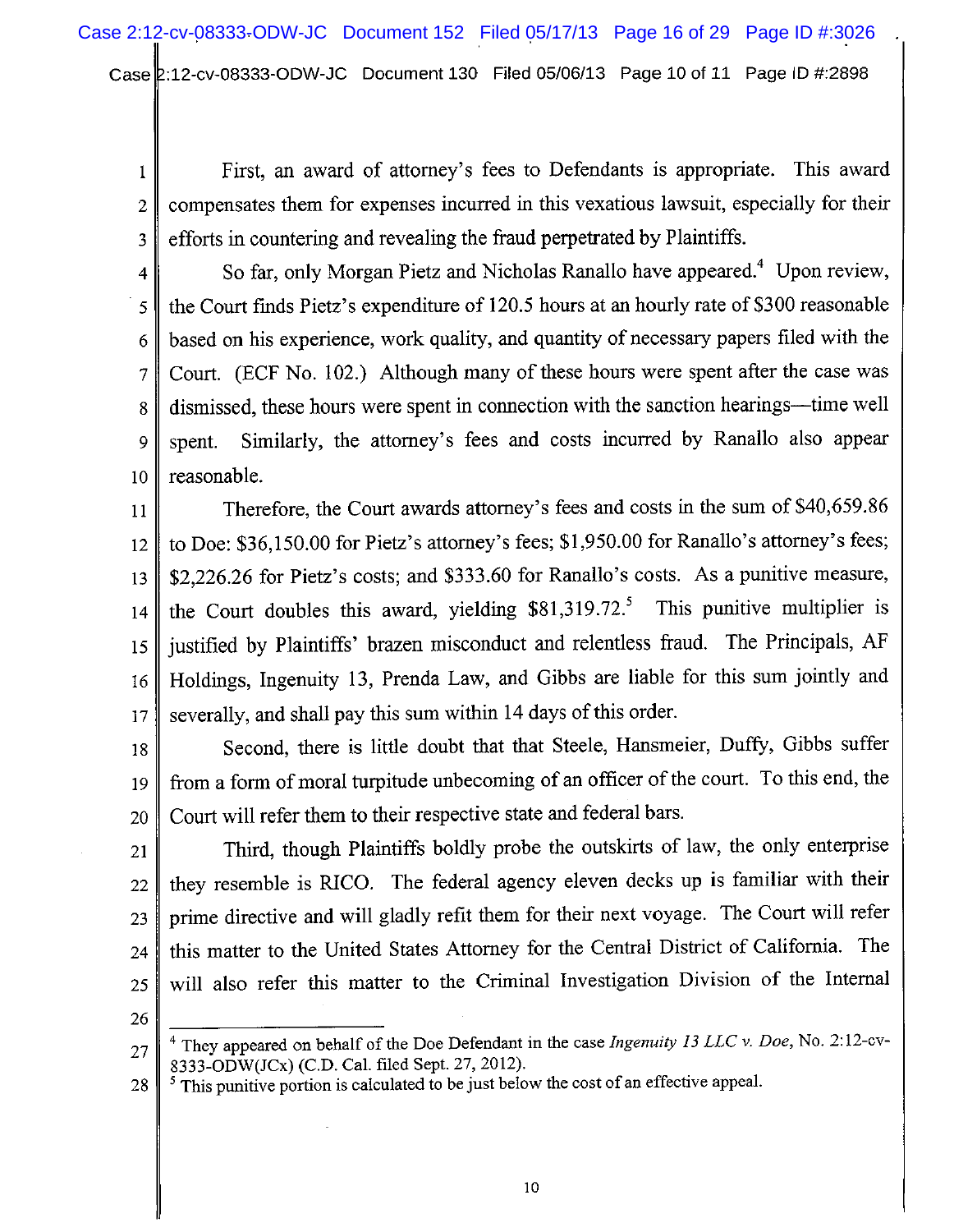| Case 2:12-cv-08333-ODW-JC Document 152 Filed 05/17/13 Page 17 of 29 Page ID #:3027 |  |  |
|------------------------------------------------------------------------------------|--|--|
| Case 2:12-cv-08333-ODW-JC Document 130 Filed 05/06/13 Page 11 of 11 Page ID #:2899 |  |  |

| $1 \parallel$ Revenue Service and will notify all judges before whom these attorneys have pending         |
|-----------------------------------------------------------------------------------------------------------|
| $2 \parallel \text{cases}$ . For the sake of completeness, the Court requests Pietz to assist by filing a |
| $3 \parallel$ report, within 14 days, containing contact information for: (1) every bar (state and        |
| $4 \parallel$ federal) where these attorneys are admitted to practice; and (2) every judge before         |
| $5 \parallel$ whom these attorneys have pending cases.                                                    |

6

 $\overline{7}$ 

 $\boldsymbol{8}$ 

14

 $15$ 

16

17

18

19

20

21

22

23

24

25

26

27

28

 $\overline{4}$ . Local Rule 83-3 sanctions

For the same reasons stated above, the Court will refer Duffy and Gibbs to the Standing Committee on Discipline (for this District) under Local Rule 83-3.

#### V. **CONCLUSION**  $\overline{9}$ Steele, Hansmeier, Duffy, Gibbs, Prenda Law, AF Holdings, and Ingenuity 13  $10$ shall pay, within 14 days of this order, attorney's fees and costs totaling \$81,319.72 to 11 Doe. The Court enters additional nonmonetary sanctions in accordance with the  $12$ discussion above.  $13$

IT IS SO ORDERED.

May 6, 2013

#### OTIS D. **WRIGHT. II** UNITED STATES DISTRICT JUDGE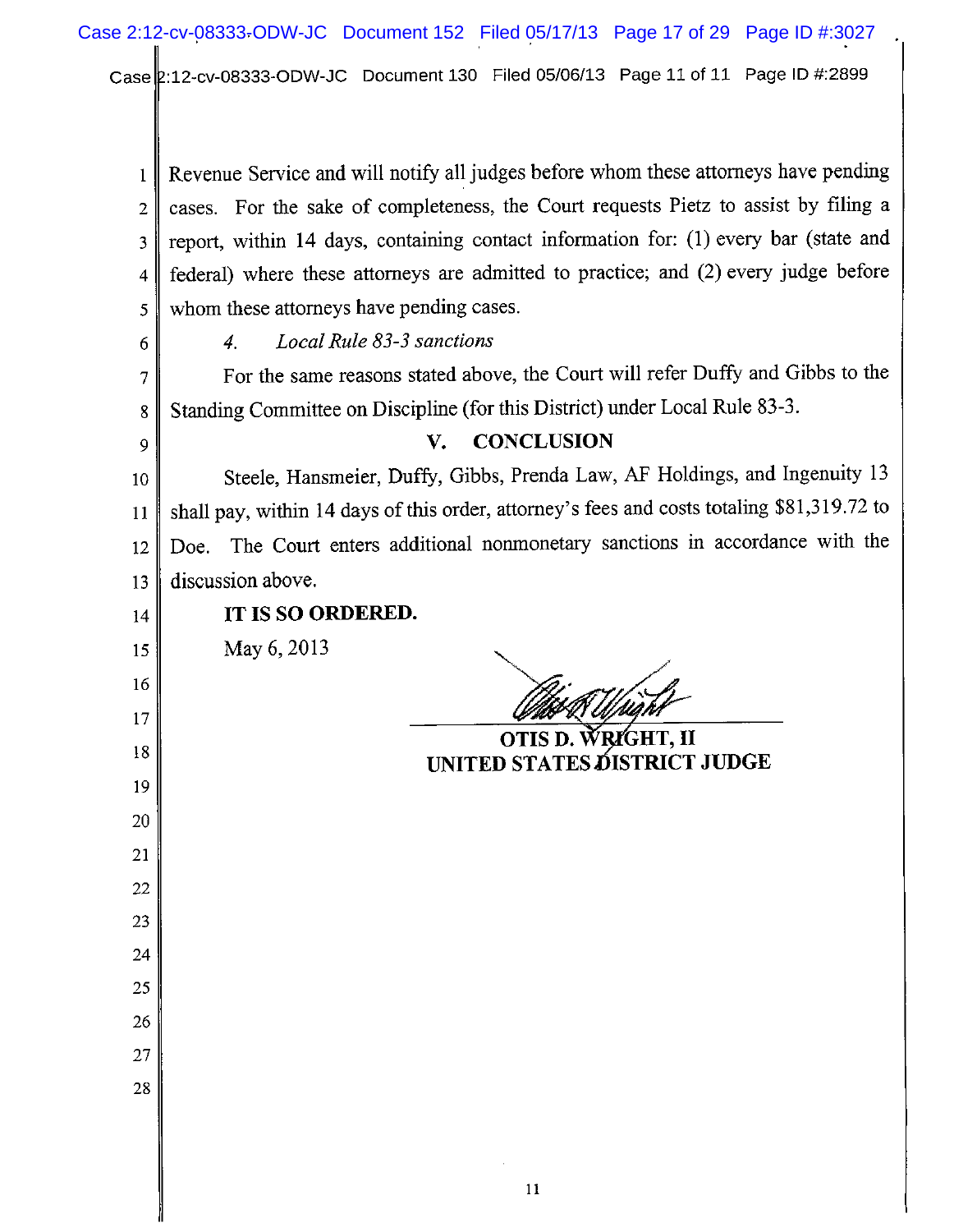Case 2:12-cv-08333-ODW-JC Document 152 Filed 05/17/13 Page 18 of 29 Page ID #:3028

 $\ddot{\phantom{a}}$ 

 $\Delta \sim 10^{11}$  km  $^{-1}$  km s  $^{-1}$ 

 $\Delta$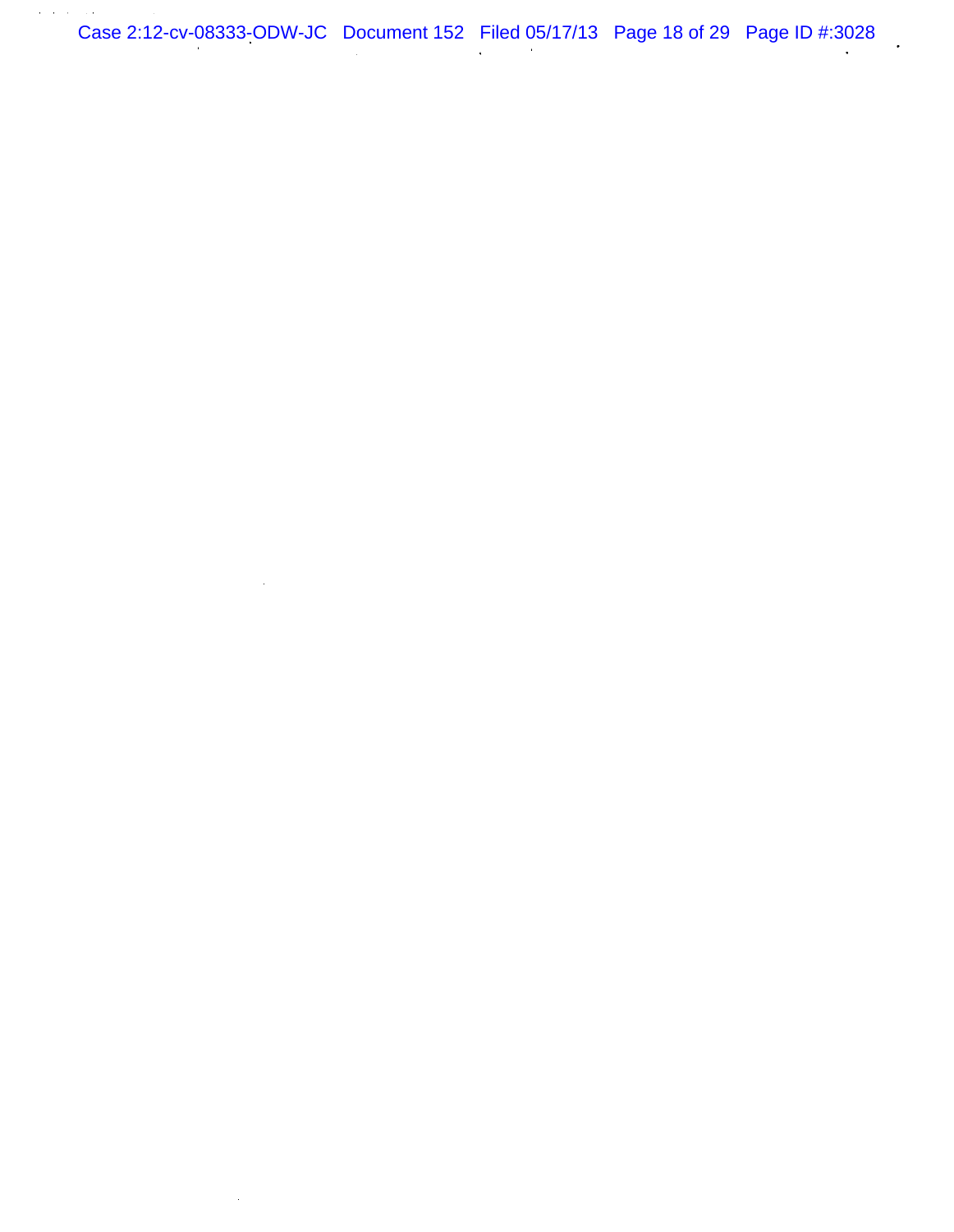Case 2:12-cv-08333-ODW-JC Document 152 Filed 05/17/13 Page 19 of 29 Page ID #:3029

 $\bar{\mathcal{A}}$ 

## **EXHIBIT B** Case No.: 2:12-cv-08333-ODW-JC Dkt. Entry 116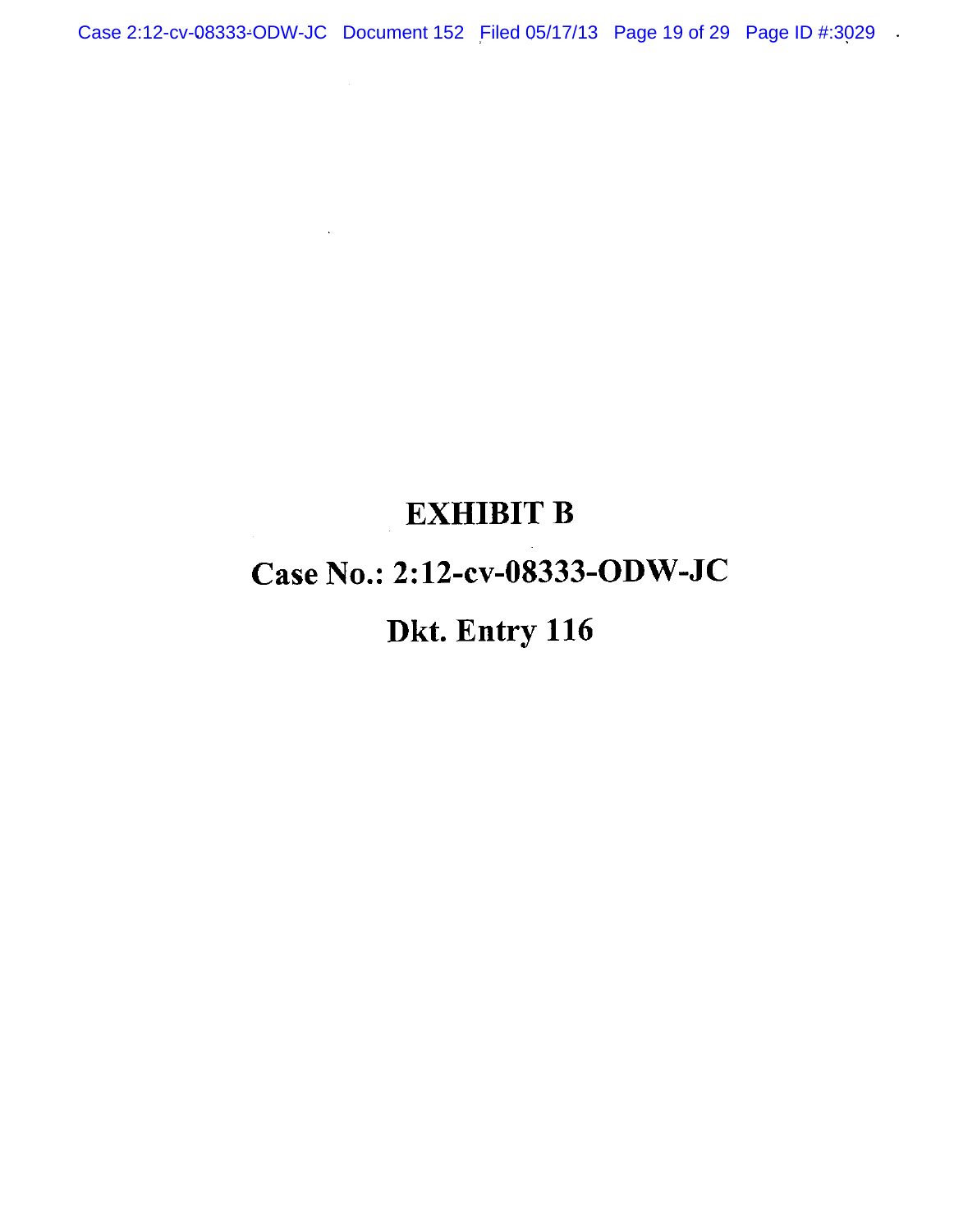|                      |                                                                                                                                                                                                                                                                                                                                               | Case 2:12-cv-08333-ODW-JC Document 152 Filed 05/17/13 Page 20 of 29 Page ID #:3030              |
|----------------------|-----------------------------------------------------------------------------------------------------------------------------------------------------------------------------------------------------------------------------------------------------------------------------------------------------------------------------------------------|-------------------------------------------------------------------------------------------------|
|                      |                                                                                                                                                                                                                                                                                                                                               | $\sharp$ ase 2:12-cv-08333-ODW-JC Document 116 Filed 04/11/13 Page 1 of 2 Page ID #:270 $\flat$ |
| 6                    | Morgan E. Pietz (SBN 260629)<br>THE PIETZ LAW FIRM<br>3770 Highland Ave., Ste. 206<br>Manhattan Beach, CA 90266<br>mpietz@pietzlawfirm.com<br>Telephone: (310) 424-5557<br>Facsimile: (310) 546-5301<br>Nicholas Ranallo (SBN 275016)<br>371 Dogwood Way<br>Boulder Creek, CA 95006<br>nick@ranallolawoffice.com<br>Telephone: (831) 703-4011 |                                                                                                 |
| 81                   | Fax: (831) 533-5073                                                                                                                                                                                                                                                                                                                           |                                                                                                 |
| 9<br>10 <sup>1</sup> | Attorneys for Putative John Doe in 2:12-cv-08333-ODW-JC                                                                                                                                                                                                                                                                                       |                                                                                                 |
| 11                   |                                                                                                                                                                                                                                                                                                                                               | UNITED STATES DISTRICT COURT                                                                    |
| 12                   |                                                                                                                                                                                                                                                                                                                                               | <b>CENTRAL DISTRICT OF CALIFORNIA</b>                                                           |
| 13                   |                                                                                                                                                                                                                                                                                                                                               |                                                                                                 |
| 14                   | INGENUITY 13, LLC, a Limited<br>Liability Company Organized Under                                                                                                                                                                                                                                                                             | Case Number: $2:12$ -cv-08333-ODW(JCx)                                                          |
| 15<br>16             | the Laws of the Federation of Saint<br>Kitts and Nevis,                                                                                                                                                                                                                                                                                       | Case Assigned to:<br>District Judge Otis D Wright, II                                           |
| 17<br>18             | Plaintiff,                                                                                                                                                                                                                                                                                                                                    | Discovery Referred to:<br>Magistrate Judge Jacqueline Chooljian                                 |
|                      | V.                                                                                                                                                                                                                                                                                                                                            |                                                                                                 |
| 19<br>20             | JOHN DOE,                                                                                                                                                                                                                                                                                                                                     | Case Consolidated with Case Nos.:<br>2:12-cv-6636; 2:12-cv-6669; 2:12-cv-                       |
| 21                   | Defendant.                                                                                                                                                                                                                                                                                                                                    | 6662; 2:12-cv-6668                                                                              |
| 22<br>23             |                                                                                                                                                                                                                                                                                                                                               | ORDER GRANTING REQUEST FOR<br><b>LEAVE</b>                                                      |
| 24                   |                                                                                                                                                                                                                                                                                                                                               | <b>TO FILE A REPLY</b>                                                                          |
| 25                   |                                                                                                                                                                                                                                                                                                                                               |                                                                                                 |
| 26                   |                                                                                                                                                                                                                                                                                                                                               |                                                                                                 |
| 27                   |                                                                                                                                                                                                                                                                                                                                               |                                                                                                 |
| 28                   |                                                                                                                                                                                                                                                                                                                                               |                                                                                                 |
|                      |                                                                                                                                                                                                                                                                                                                                               | -1-<br>[PROPOSED] ORDER GRANTING                                                                |
|                      |                                                                                                                                                                                                                                                                                                                                               | REQUEST FOR LEAVE TO FILE A REPLY                                                               |
|                      |                                                                                                                                                                                                                                                                                                                                               |                                                                                                 |
|                      |                                                                                                                                                                                                                                                                                                                                               |                                                                                                 |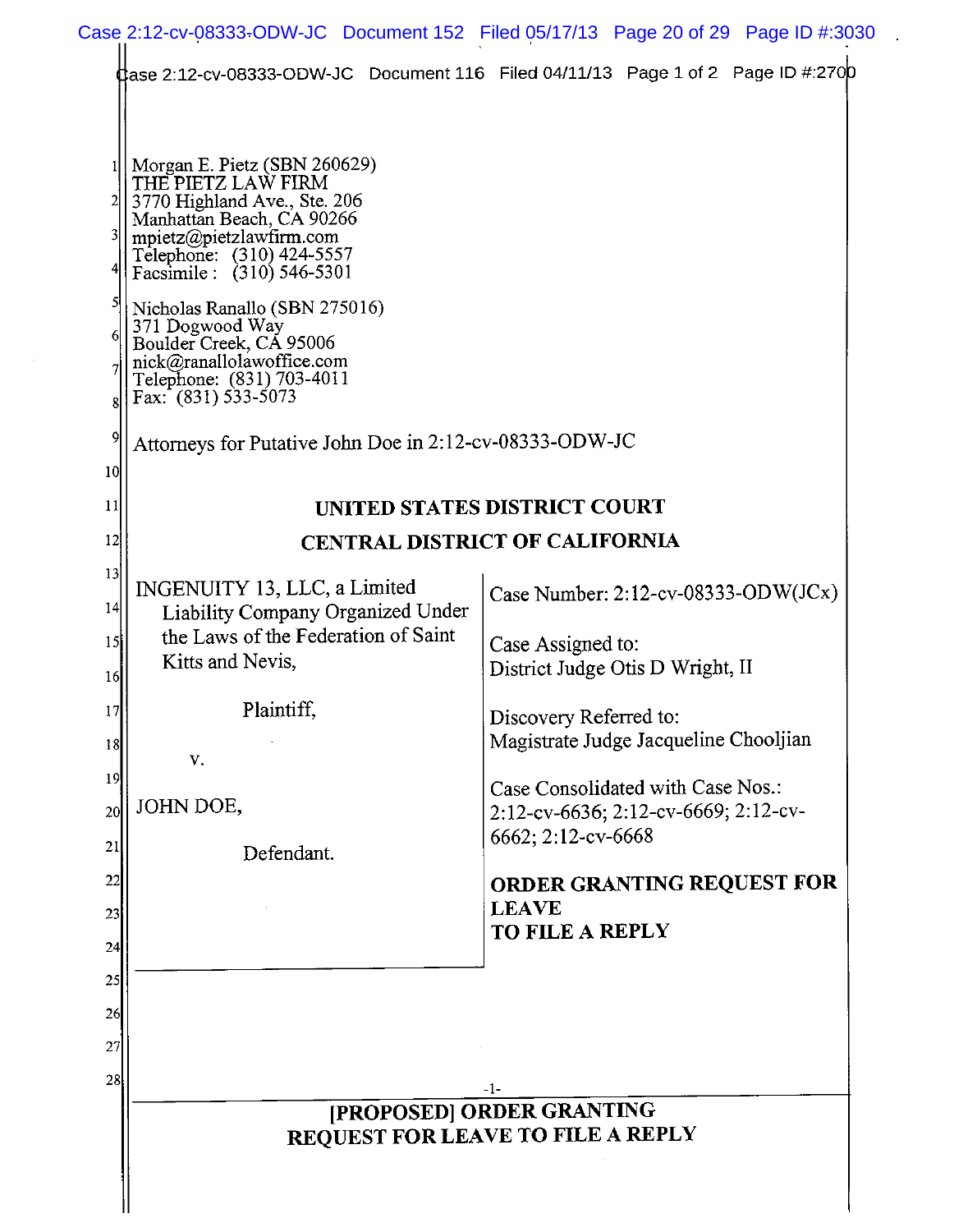|                  | Case 2:12-cv-08333-ODW-JC Document 152 Filed 05/17/13 Page 21 of 29 Page ID #:3031    |
|------------------|---------------------------------------------------------------------------------------|
|                  | Qase 2:12-cv-08333-ODW-JC Document 116 Filed 04/11/13 Page 2 of 2 Page ID #:27001     |
|                  |                                                                                       |
| $\mathbf{1}$     | <b>ORDER</b>                                                                          |
| $\boldsymbol{2}$ | On April 10, 2013, the putative John Doe in $2:12$ -cv-08333-DMG-PJW by               |
| 3                | and through counsel, requested leave to file a brief reply, of no more than 10 pages, |
| 4                | by Tuesday April 16, 2013, in response to the new information contained in the        |
| 5                | three Responses to the Order to Show Cause filed by counsel for Paul Duffy, Prenda    |
| 6                | Law, Inc., and Angela Van Den Hemel (ECF No. 108); for Paul Hansemeier (ECF           |
| $\overline{7}$   | No. 109); and for John Steele (ECF No. 110).                                          |
| 8                | For good cause shown, it is hereby ORDERED that the putative defendant's              |
| 9                | request for leave to file a reply of no more than ten pages by Tuesday April 16, 2013 |
| 10               | is GRANTED.                                                                           |
| 11               | SO ORDERED.                                                                           |
| 12               | <i>Ako 2</i> 0 Ungri                                                                  |
| 13               | By:<br>Dated: April 11, 2013                                                          |
| 14               | Hon. Otis D. Wright, II                                                               |
| 15               | United States District Judge                                                          |
| 16               |                                                                                       |
| 17               |                                                                                       |
| 18               |                                                                                       |
| 19               |                                                                                       |
| 20               |                                                                                       |
| 21               |                                                                                       |
| 22               |                                                                                       |
| 23               |                                                                                       |
| 24               |                                                                                       |
| 25               |                                                                                       |
| 26               |                                                                                       |
| 27               |                                                                                       |
| 28               | $-2-$                                                                                 |

# **EXECUTED IN THE ORDER GRANTING REQUEST FOR LEAVE TO FILE A REPLY**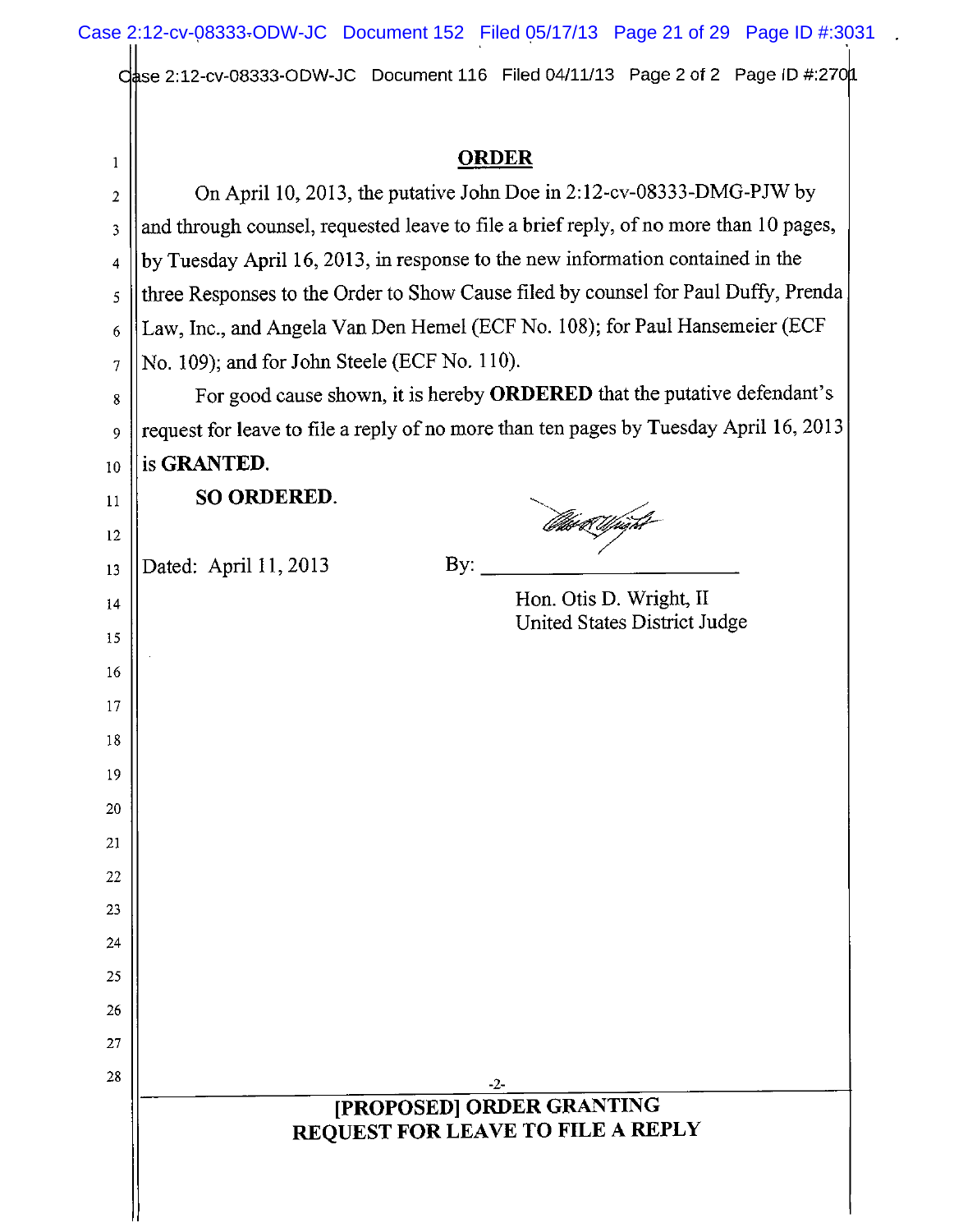Case 2:12-cv-08333-ODW-JC Document 152 Filed 05/17/13 Page 22 of 29 Page ID #:3032

 $\sim 10^{-10}$ 

 $\sim 10^{-10}$ 

 $\mathbb{R}^2$ 

 $\hat{\rho}$  is a set of  $\hat{\rho}$  , where

 $\sim$   $\alpha$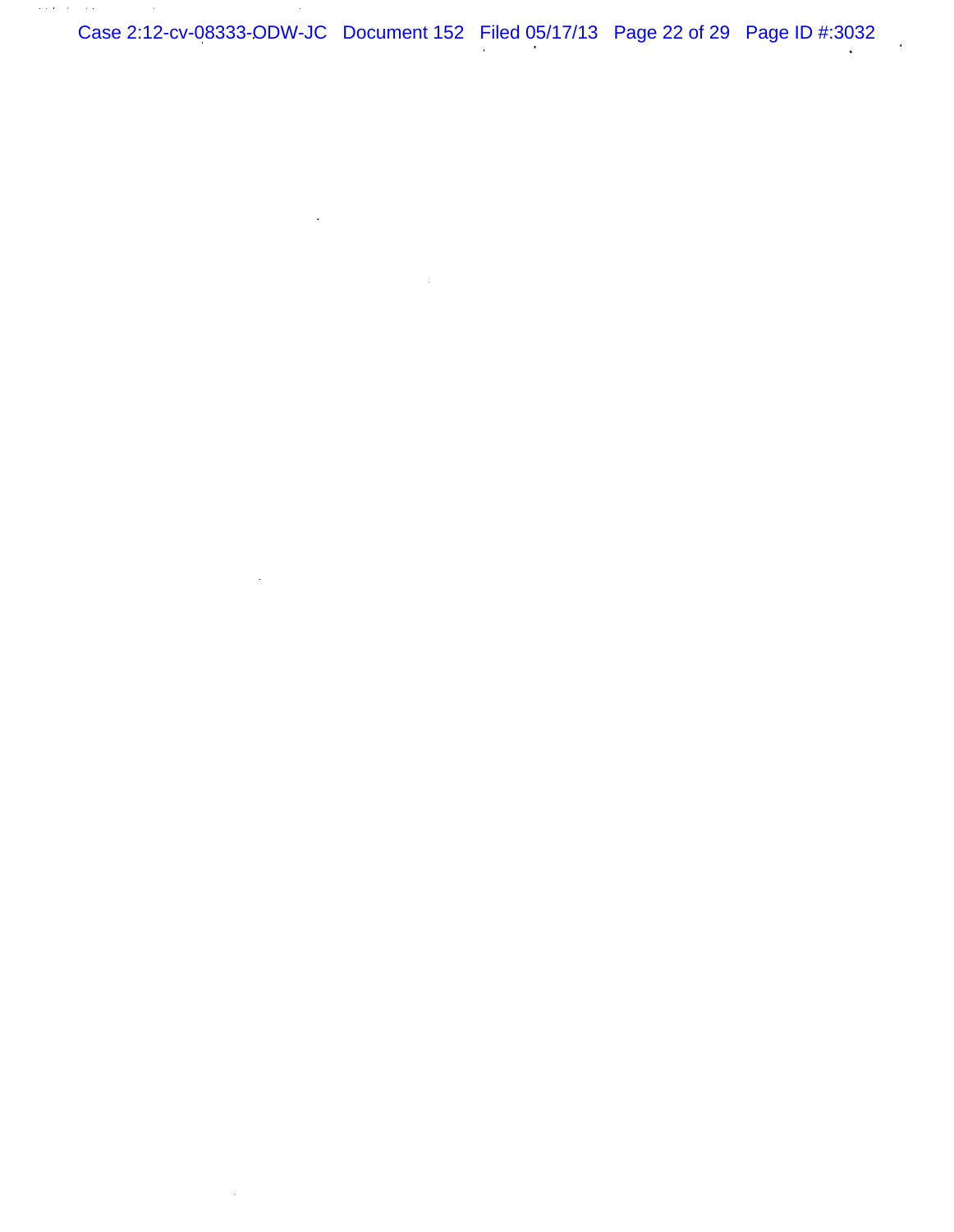Case 2:12-cv-08333-ODW-JC Document 152 Filed 05/17/13 Page 23 of 29 Page ID #:3033

 $\sim 10^{10}$  km s  $^{-1}$ 

### **EXHIBIT C**

### Case No.: 2:12-cv-08333-ODW-JC

### Dkt. Entry 86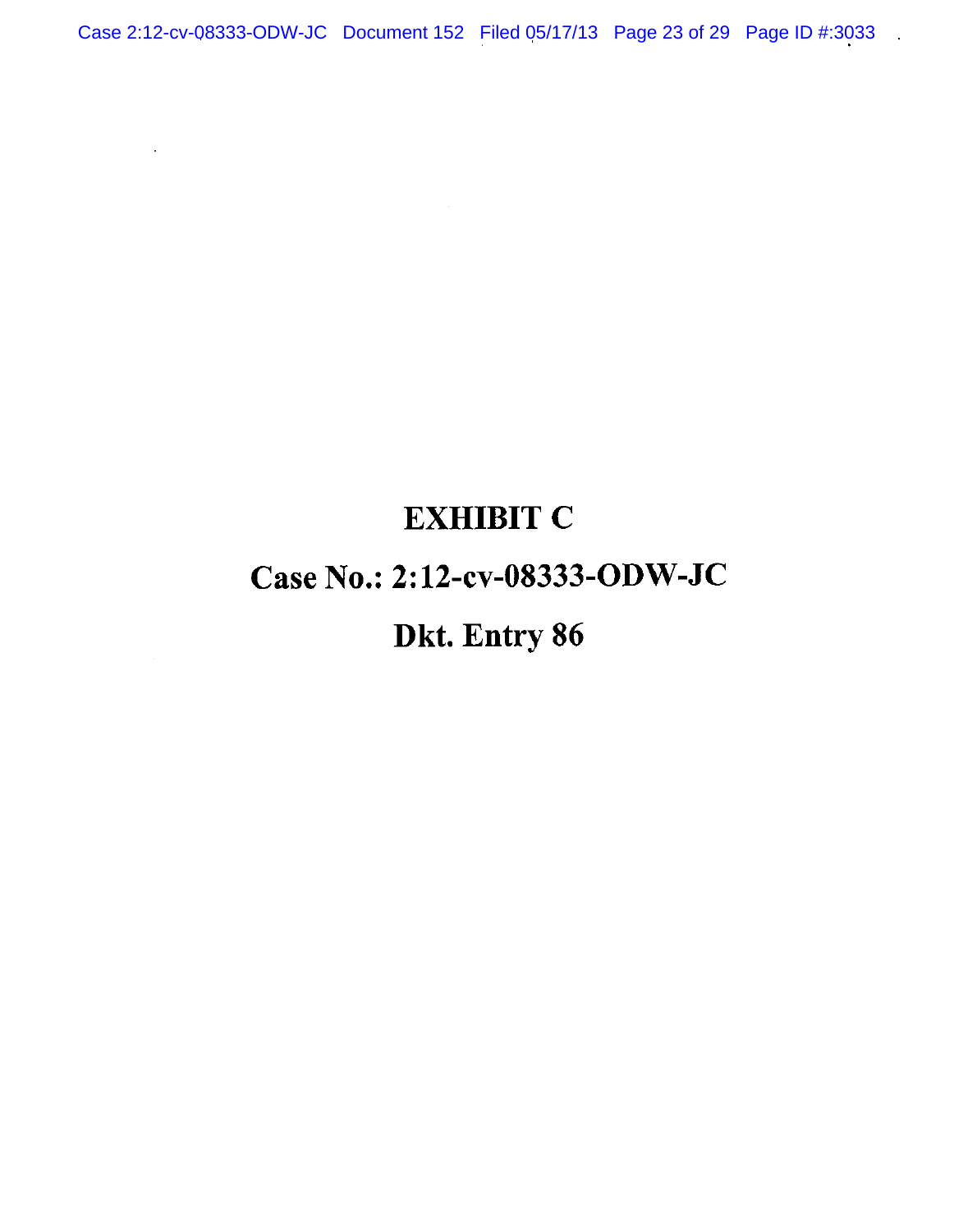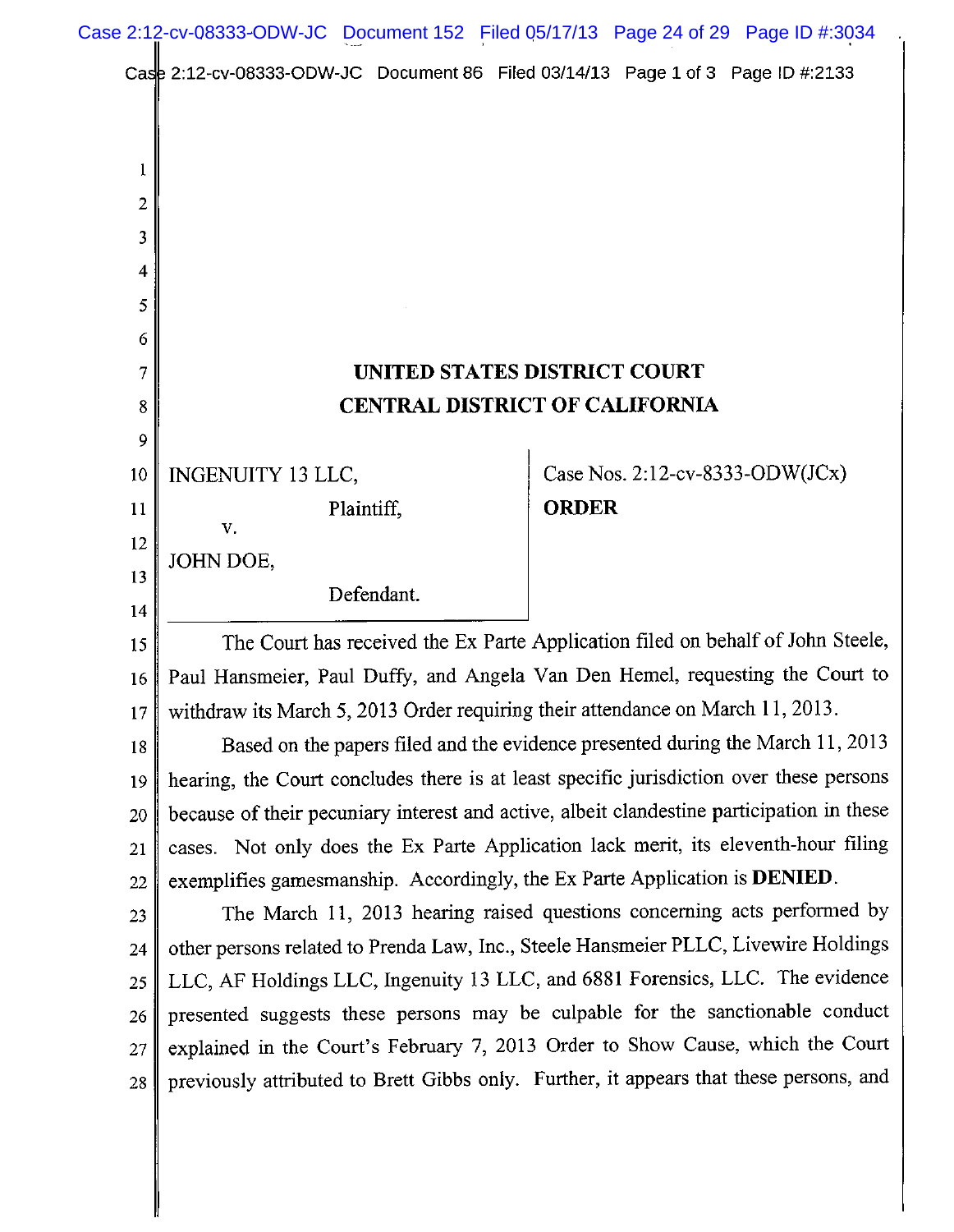- Why they should not be sanctioned for defrauding the Court by  $3)$ misrepresenting the nature and relationship of the individuals and entities in subparagraphs a-m above;
- Why John Steele and Paul Hansmeier should not be sanctioned for  $4)$ failing to make a *pro hac vice* appearance before the Court, given their involvement as "senior attorneys" in the cases; and
- Why the individuals in subparagraphs a-g above should not be  $5)$ sanctioned for contravening the Court's March 5, 2013 Order (ECF No. 66) and failing to appear on March 11, 2013.

Gibbs is **ORDERED** to serve a copy of this order on the persons and entities in 10 subparagraphs a-m above by March 15, 2013, and must file proofs of service with the 11 Court by March 18, 2013. Gibbs is further ORDERED to appear on March 29, 2013,  $12$ at 10:30 a.m. 13

No other parties are required to appear on March 29, 2013. If so desired, 14 Morgan E. Pietz and Nicholas R. Ranallo may appear on behalf of Defendant Doe. 15

Should the persons and entities in subparagraphs a-m above not appear on 16 March 29, 2013, the Court is prepared to draw reasonable inferences concerning their 17 conduct in the cases before the Court, including any inferences derived from their 18 failure to appear. Failure to comply with this order will result in the imposition of 19 sanctions. 20

21

22

23

24

25

26

27

28

 $\mathbf{1}$ 

 $\overline{2}$ 

3

 $\overline{4}$ 

5

6

7

8

9

IT IS SO ORDERED.

March 14, 2013

 $\epsilon$ нт. II **INITED STATES DISTRICT JUDGE**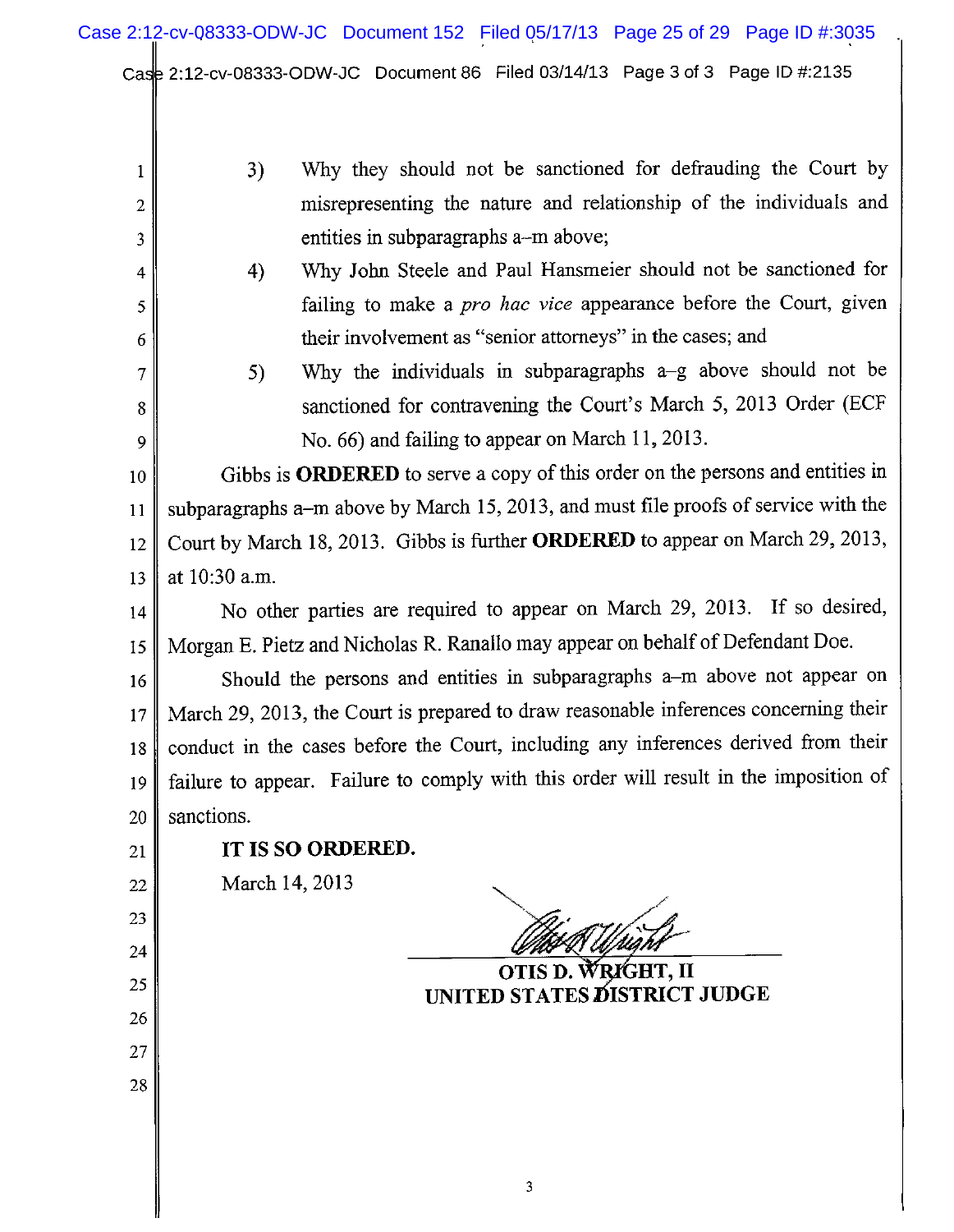$\ddot{\phantom{a}}$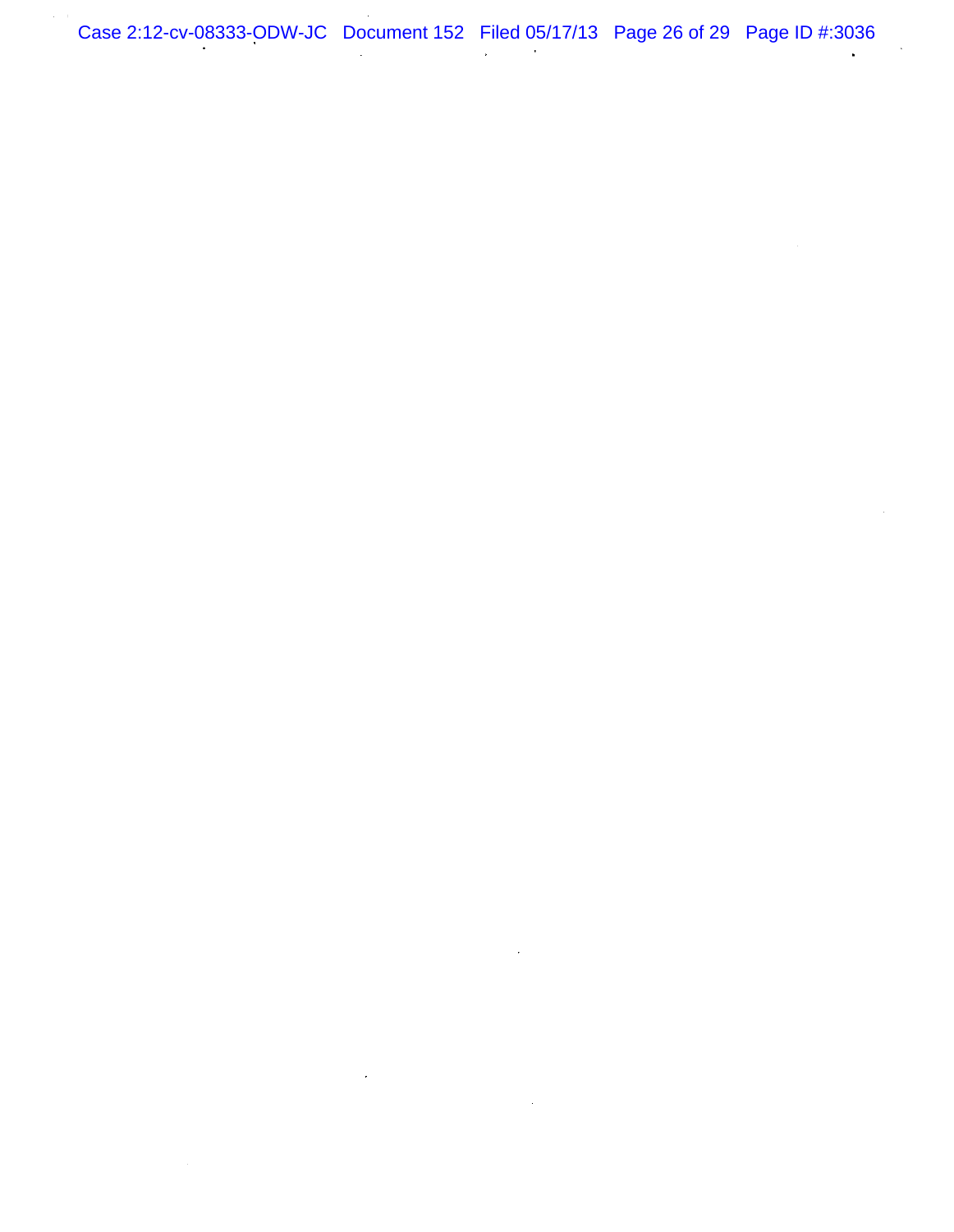Case 2:12-cv-08333-ODW-JC Document 152 Filed 05/17/13 Page 27 of 29 Page ID #:3037

 $\mathcal{L}_{\mathbf{r}}$ 

# **EXHIBIT D** Case No.: 2:12-cv-08333-ODW-JC Dkt. Entry 66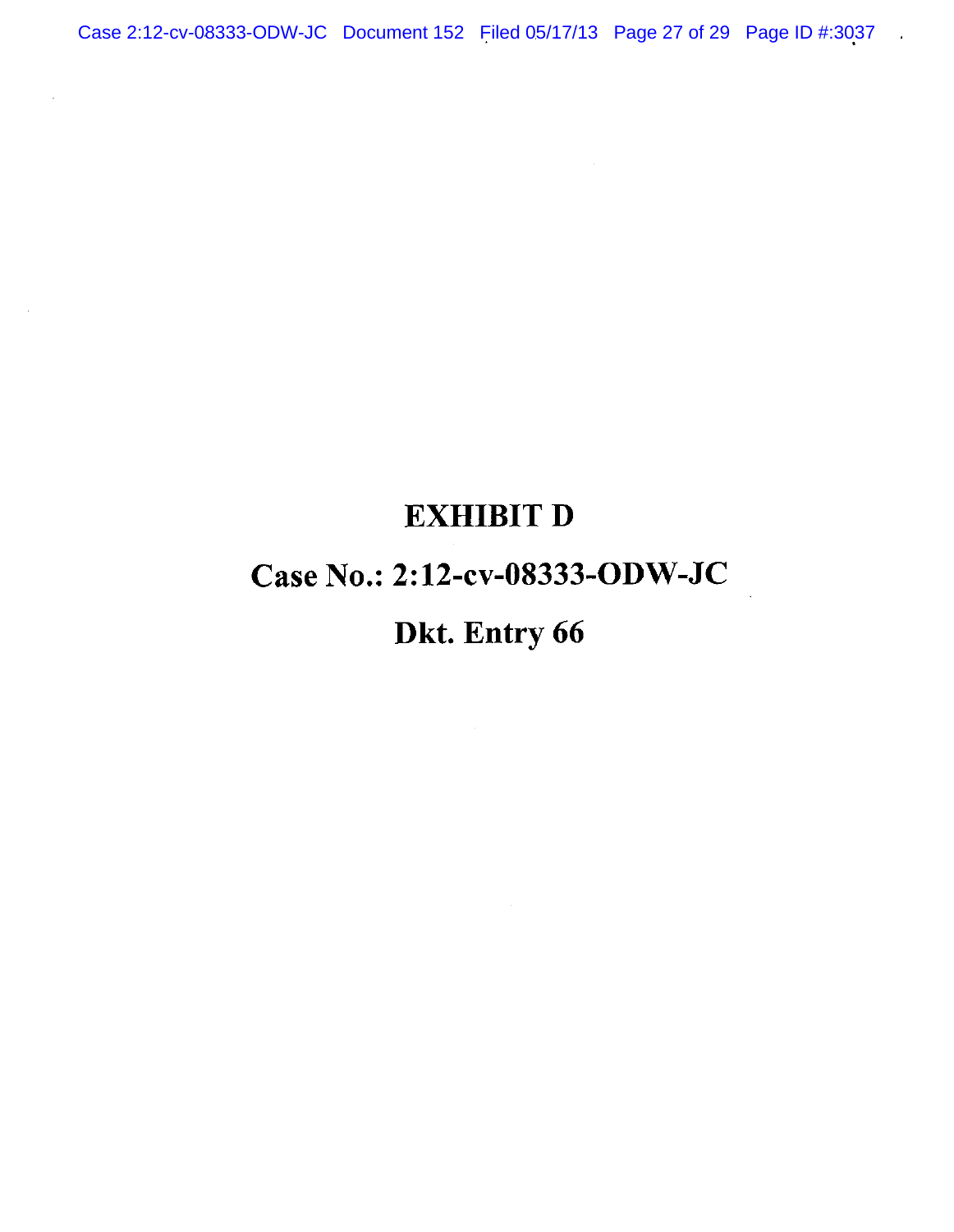|                     |                                                                                 |            |                                            |              |                                                        | Case 2:12-cv-08333-ODW-JC Document 152 Filed 05/17/13 Page 28 of 29 Page ID #:3038 |  |
|---------------------|---------------------------------------------------------------------------------|------------|--------------------------------------------|--------------|--------------------------------------------------------|------------------------------------------------------------------------------------|--|
|                     | Case 2:12-cv-08333-ODW-JC Document 66 Filed 03/05/13 Page 1 of 2 Page ID #:1292 |            |                                            |              |                                                        |                                                                                    |  |
|                     |                                                                                 |            |                                            |              |                                                        |                                                                                    |  |
|                     |                                                                                 |            |                                            |              |                                                        |                                                                                    |  |
| 1<br>$\overline{c}$ |                                                                                 |            |                                            |              |                                                        |                                                                                    |  |
| 3                   |                                                                                 |            |                                            |              |                                                        |                                                                                    |  |
| 4                   |                                                                                 |            |                                            |              |                                                        |                                                                                    |  |
| 5                   |                                                                                 |            |                                            |              |                                                        |                                                                                    |  |
| 6                   |                                                                                 |            |                                            |              |                                                        |                                                                                    |  |
| 7                   |                                                                                 |            | UNITED STATES DISTRICT COURT               |              |                                                        |                                                                                    |  |
| 8                   |                                                                                 |            |                                            |              | <b>CENTRAL DISTRICT OF CALIFORNIA</b>                  |                                                                                    |  |
| 9                   |                                                                                 |            |                                            |              |                                                        |                                                                                    |  |
| 10                  | INGENUITY 13 LLC,                                                               |            |                                            |              |                                                        | Case Nos. 2:12-cv-8333-ODW(JCx)                                                    |  |
| 11                  | V.                                                                              | Plaintiff, |                                            | <b>ORDER</b> |                                                        |                                                                                    |  |
| 12                  | JOHN DOE,                                                                       |            |                                            |              |                                                        |                                                                                    |  |
| 13                  |                                                                                 |            | Defendant.                                 |              |                                                        |                                                                                    |  |
| 14                  |                                                                                 |            |                                            |              |                                                        |                                                                                    |  |
| 15                  |                                                                                 |            |                                            |              |                                                        | In light of the parties' recent representations made in response to the Court's    |  |
| 16                  | Order to Show Cause, the Court hereby orders the following:                     |            |                                            |              |                                                        |                                                                                    |  |
| $17\,$              | 1)                                                                              |            |                                            |              |                                                        | The following persons are hereby <b>ORDERED</b> to appear on March 11,             |  |
| 18<br>19            | 2013, at 1:30 p.m.:<br>a)                                                       |            |                                            |              |                                                        | John Steele, of Steele Hansmeier PLLC and/or Livewire Holdings                     |  |
| 20                  |                                                                                 | LLC;       |                                            |              |                                                        |                                                                                    |  |
| 21                  | $\mathbf{b}$                                                                    |            |                                            |              |                                                        | Paul Hansmeier, of Steele Hansmeier PLLC and/or Livewire                           |  |
| 22                  |                                                                                 |            | Holdings LLC;                              |              |                                                        |                                                                                    |  |
| 23                  | $\mathbf{c}$                                                                    |            | Paul Duffy, of Prenda Law, Inc.;           |              |                                                        |                                                                                    |  |
| 24                  | $\mathbf{d}$                                                                    |            | Angela Van Den Hemel, of Prenda Law, Inc.; |              |                                                        |                                                                                    |  |
| 25                  | e)                                                                              |            |                                            |              |                                                        | Mark Lutz, CEO of AF Holdings LLC and Ingenuity 13 LLC;                            |  |
| 26                  | f)                                                                              |            | Alan Cooper, of AF Holdings LLC;           |              |                                                        |                                                                                    |  |
| 27                  | g)                                                                              |            |                                            |              | Peter Hansemeier of 6881 Forensics, LLC; and           |                                                                                    |  |
| 28                  | h)                                                                              |            |                                            |              | Alan Cooper, of 2170 Highway 47 North, Isle, MN 56342. |                                                                                    |  |
|                     |                                                                                 |            |                                            |              |                                                        |                                                                                    |  |